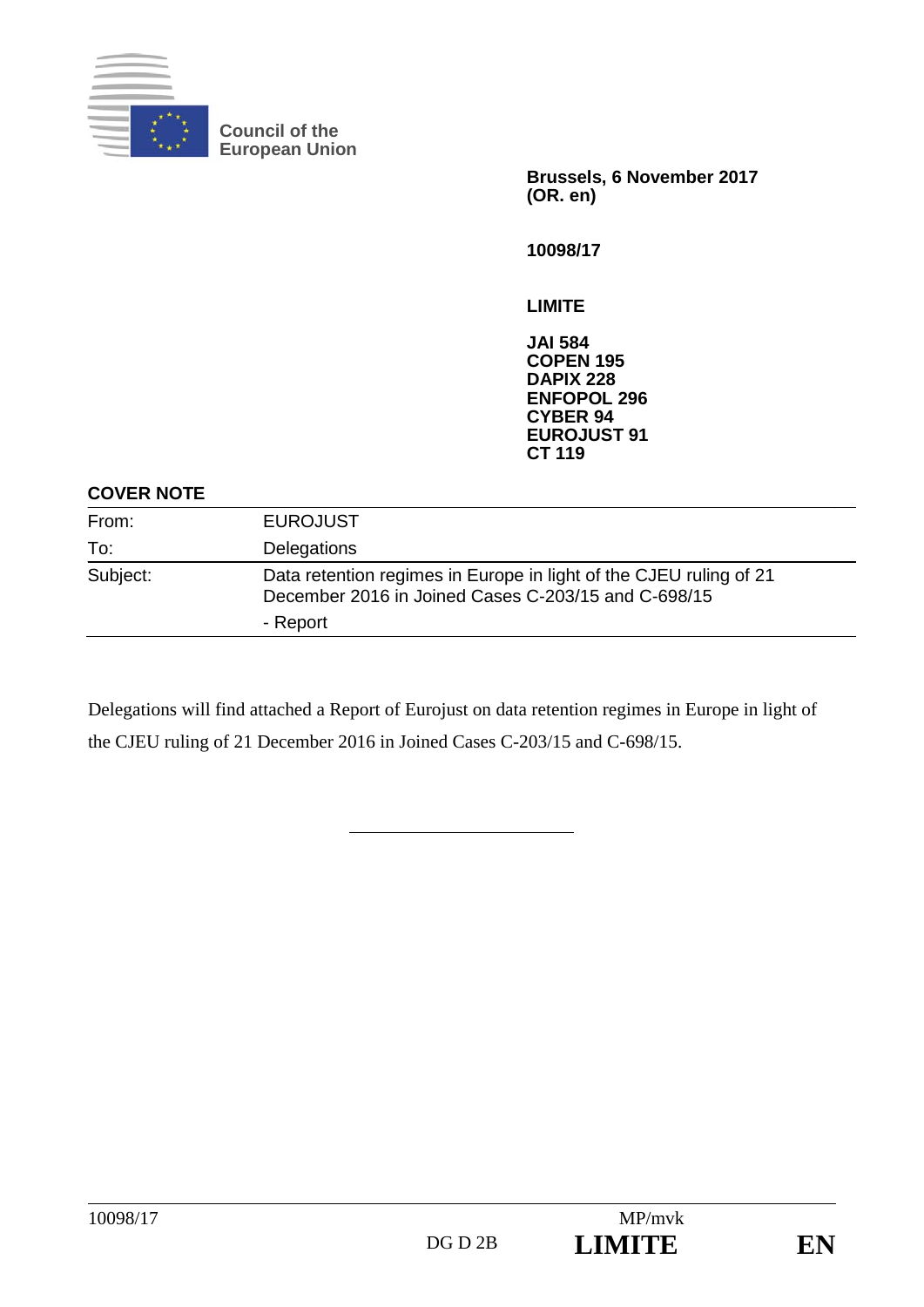# **Data retention regimes in Europe in light of the CJEU ruling of 21 December 2016 in Joined Cases** **C-203/15 and C-698/15**

EUROJUST LIMITED – The distribution of this document is strictly limited to:

- Officials of the Secretariat General of the Council of the European Union and of the European Commission;
- Officials of Member States ministries and permanent representations responsible for justice and home affairs, including delegates to the meetings of the Council of the European Union and its preparatory meetings;
- Members of the Consultative Forum
- Post holders of Europol;
- Members and officials of the European Parliament;
- Members of the European Judicial Cybercrime Network.

Please do not distribute to recipients other than those mentionned above.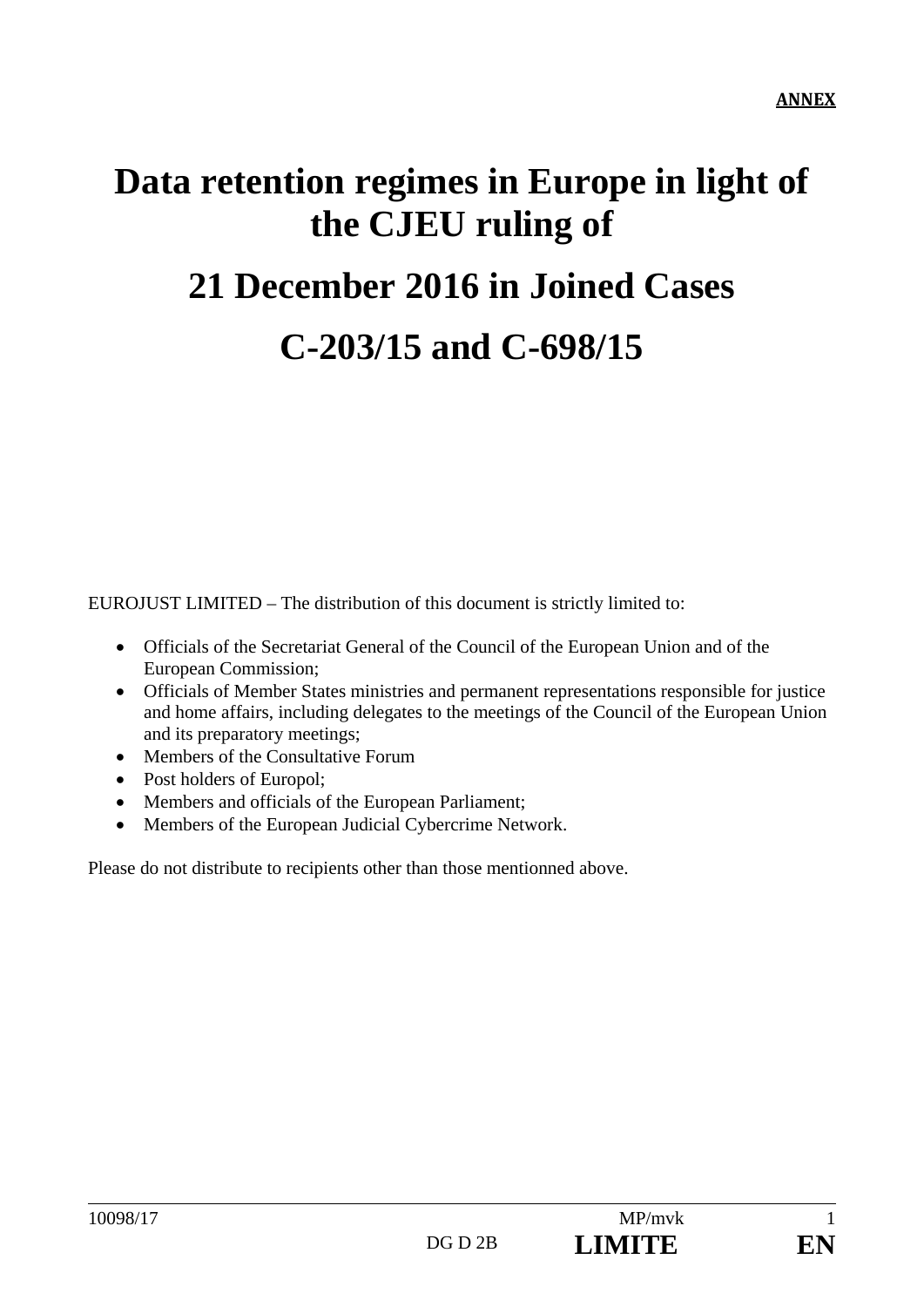#### **Table of Contents**

| 4.3.2. Other conditions and substantive and procedural safeguards regarding access to data 7          |  |
|-------------------------------------------------------------------------------------------------------|--|
| 4.3.3. Requirement of prior review by a court or an independent administrative authority in emergency |  |
|                                                                                                       |  |
|                                                                                                       |  |
| 4.6. Impact of the CJEU ruling on judicial cooperation in cross-border criminal investigations 10     |  |
|                                                                                                       |  |
|                                                                                                       |  |
|                                                                                                       |  |
|                                                                                                       |  |
|                                                                                                       |  |
|                                                                                                       |  |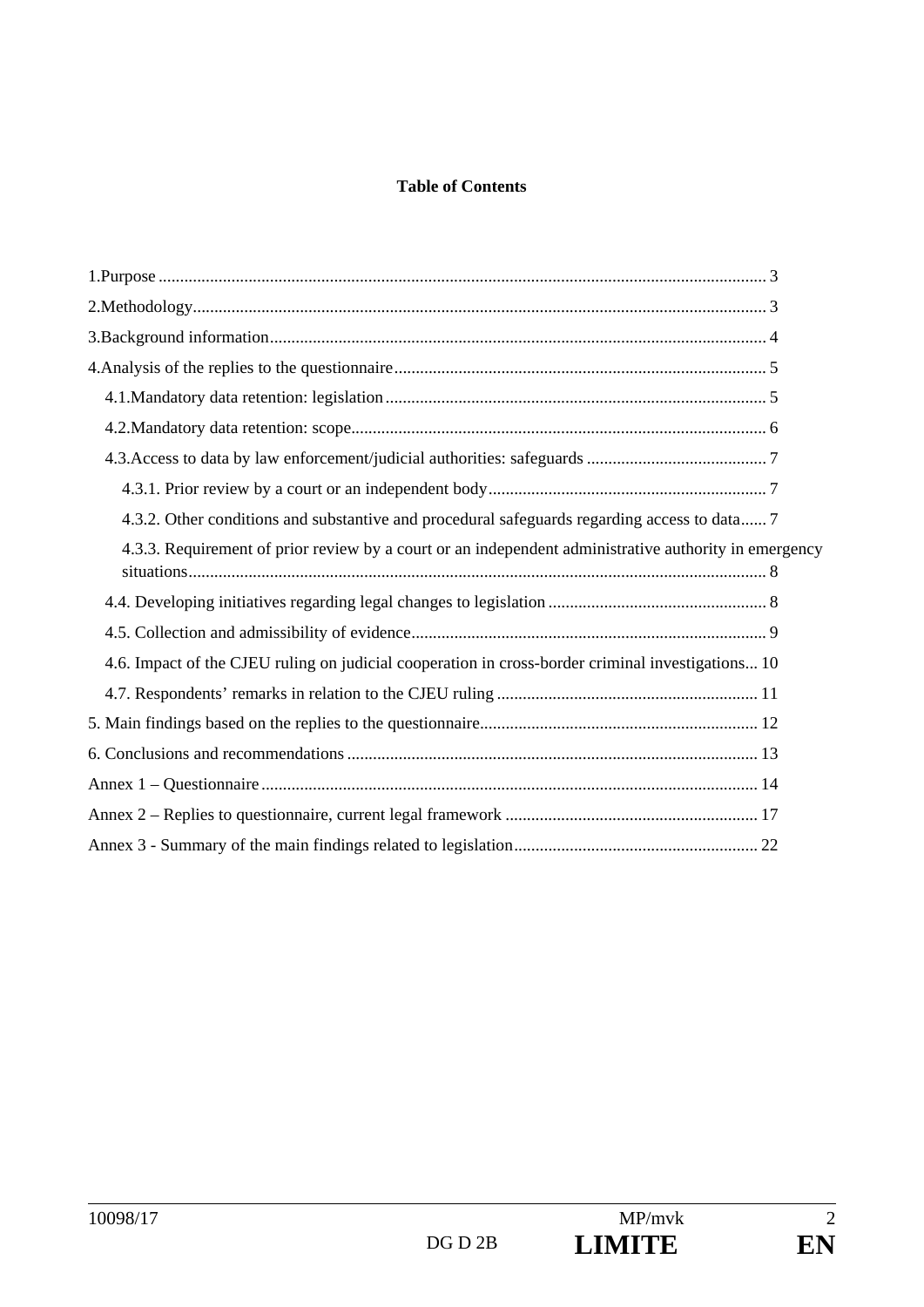## **1.Purpose**

The College of Eurojust initiated a project designed to assess the impact on judicial cooperation in criminal matters within the European Union of the judgement of the Court of Justice of the European Union (CJEU) in Joined Cases C-203/15 and C-698/15*<sup>1</sup>* (Tele2 and Watson).

As questions relating to general/mass indiscriminate retention of traffic and location data, the safeguards appropriate to such retention schemes and the control of access to such data by law enforcement agencies are by nature both legal and technical, and often best assessed by practitioners, the assistance of the European Judicial Cybercrime Network  $(EJCN)^2$  was deemed appropriate.

To that end, a detailed questionnaire was sent to the EJCN*.* Eurojust would like to express its appreciation to the Board of the EJCN, and all its members, for the wholehearted and expeditious manner in which this project was supported.

The questionnaire covers the legal framework governing data retention and strives to approach the issue from the perspective of judicial cooperation, particularly between countries. Emphasis was accordingly placed on questions relating to the legislative structure of domestic data retention regimes, whether the legal framework provided for general/mass indiscriminate data retention, the scope of the safeguards relative both to mandatory data retention and subsequent access, and, finally, the possible impact of the judgement on the collection and admissibility of evidence domestically and on judicial cooperation in general.

This report is designed to provide practitioners' views on the matter and serve as an experience-based contribution to the assessment of the ongoing situation.

# **2.Methodology**

As mentioned, a detailed questionnaire was drafted for the purpose of this project. The questionnaire was sent to EJCN members in March 2017 (*see* Annex 1). Replies were received from both 'England and Wales' and Scotland, as they are both represented in the EJCN. These replies are thus counted separately in this report. Next to replies from the Member States, replies from Norway and Switzerland were also received and incorporated. In total, 28 replies were received and analysed.

 <sup>1</sup> Joined Cases C-203/15 Tele2 Sverige AB v Post-och telestyrelsen and C-698/15 Secretary of State for the Home Department v Tom Watson and Others.

The EJCN was established by Council Conclusion of 9 June 2016 (10025/16) with the objective of facilitating the exchange of expertise and best practice, enhancing cooperation between the competent judicial authorities when dealing with cybercrime, cyberenabled crime and investigations in cyberspace, and fostering dialogue to ensure the rule of law in cyberspace. Eurojust provides support to the EJCN in organising meetings, maintaining the restricted access website of the network, facilitating the day-to-day activities of the Board, and assisting in the implementation of the work programme.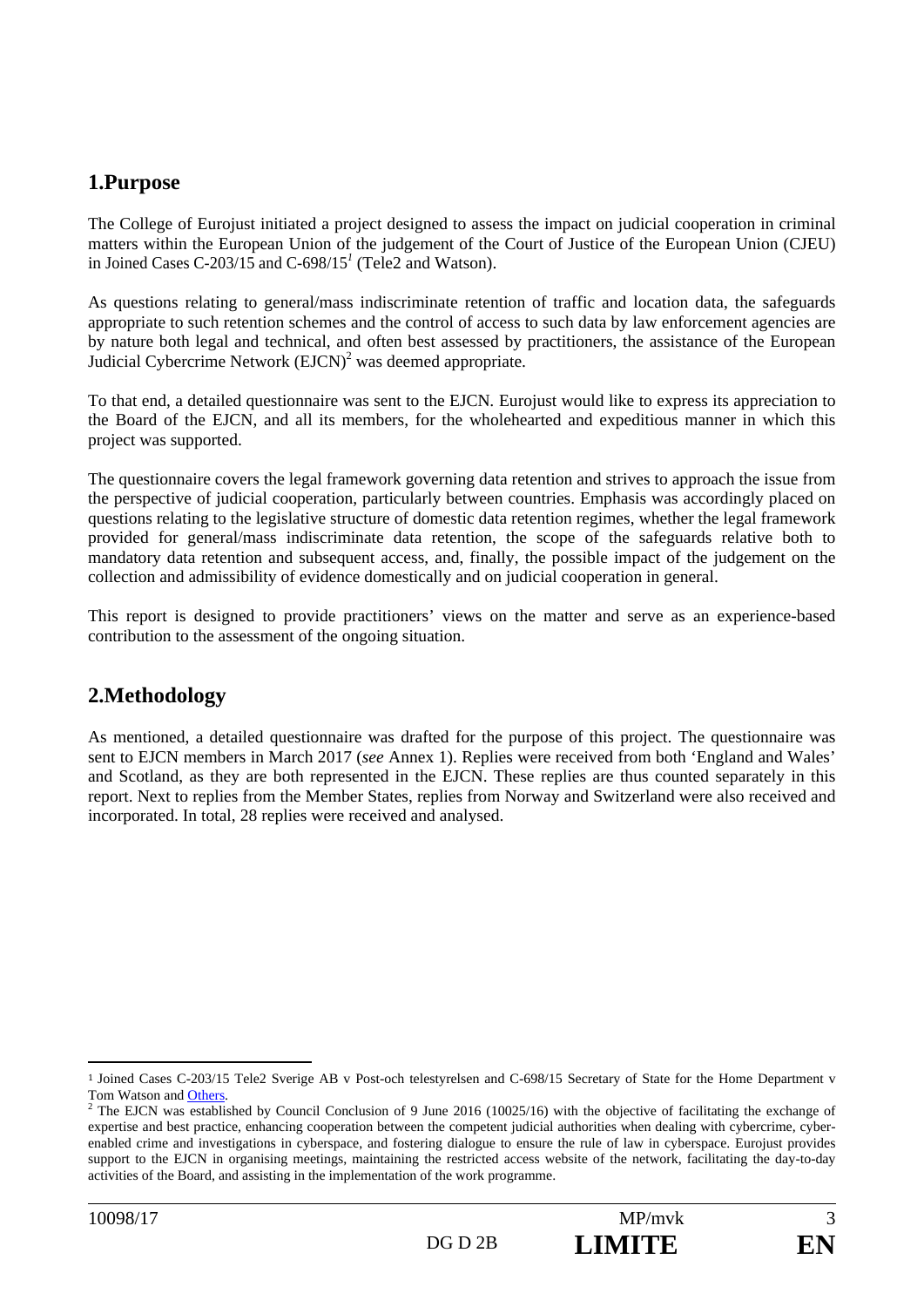For the sake of this questionnaire, the term 'data retention' applies to non-content data (subscriber information, traffic, location and other transactional data) retained by Internet Service Providers (ISPs).

In one country (DE), the legislation governing data retention was adopted in 2015, but the provision on data retention will only enter into force in July 2017. For the purpose of this exercise, this country has been treated as having legislation in force. In another country (SE), the existing rules on mandatory retention (which provide for mass and indiscriminate retention) are no longer being applied. Again, for the purpose of this exercise, this country is treated as having such legislation.

More generally, the summary of the replies may not entirely reflect the complexity of each of the national legal systems, as the full context was not always given, due to the objective of the project and focus of some of the questions. Moreover, questions might have been interpreted differently depending on the legislative framework in each country. In this regard, additions by the National Desks at Eurojust were incorporated in the report for the sake of completeness or further clarification. Nonetheless, the report provides a wealth of information as to the legal regimes in place and complements previous initiatives taken by Eurojust in this area.

As only six months have elapsed since the CJEU judgement was rendered, the actual impact of the judgement may not yet be fully apparent. Nonetheless, in light of the developing political landscape, Eurojust determined that this research may still provide significant benefit.

# **3.Background information**

Following the CJEU judgement in Joined Cases C - 293/12 and C - 594/12 (Digital Rights Ireland) invalidating Directive 2006/24/EC, Eurojust conducted an analysis of EU Member States' legislation and current challenges on data retention. This analysis has been published as a Council document<sup>3</sup>. The matter was also the subject of a dedicated workshop in the framework of the meeting of the Consultative Forum of Prosecutors General on 10-11 December 2015.

The analysis showed that:

'*the fragmented regulation in place undermines criminal investigations and prosecutions as well as judicial cooperation in the fight against serious crime. […] there [have] been a significant number of challenges to the admissibility of evidence in criminal proceedings in approximately a year from the judgement […]. In addition, several states currently have no defined legal data retention framework upon which law enforcement and judicial authorities may efficiently and rapidly operate*.'

The Consultative Forum concluded that *'[a] European common framework to harmonise retention of and access to data is necessary'.* 

<sup>3</sup> *Eurojust's analysis of EU Member States' legal framework and current challenges on data retention*, published as Council document ST 13085/15, *Limité*.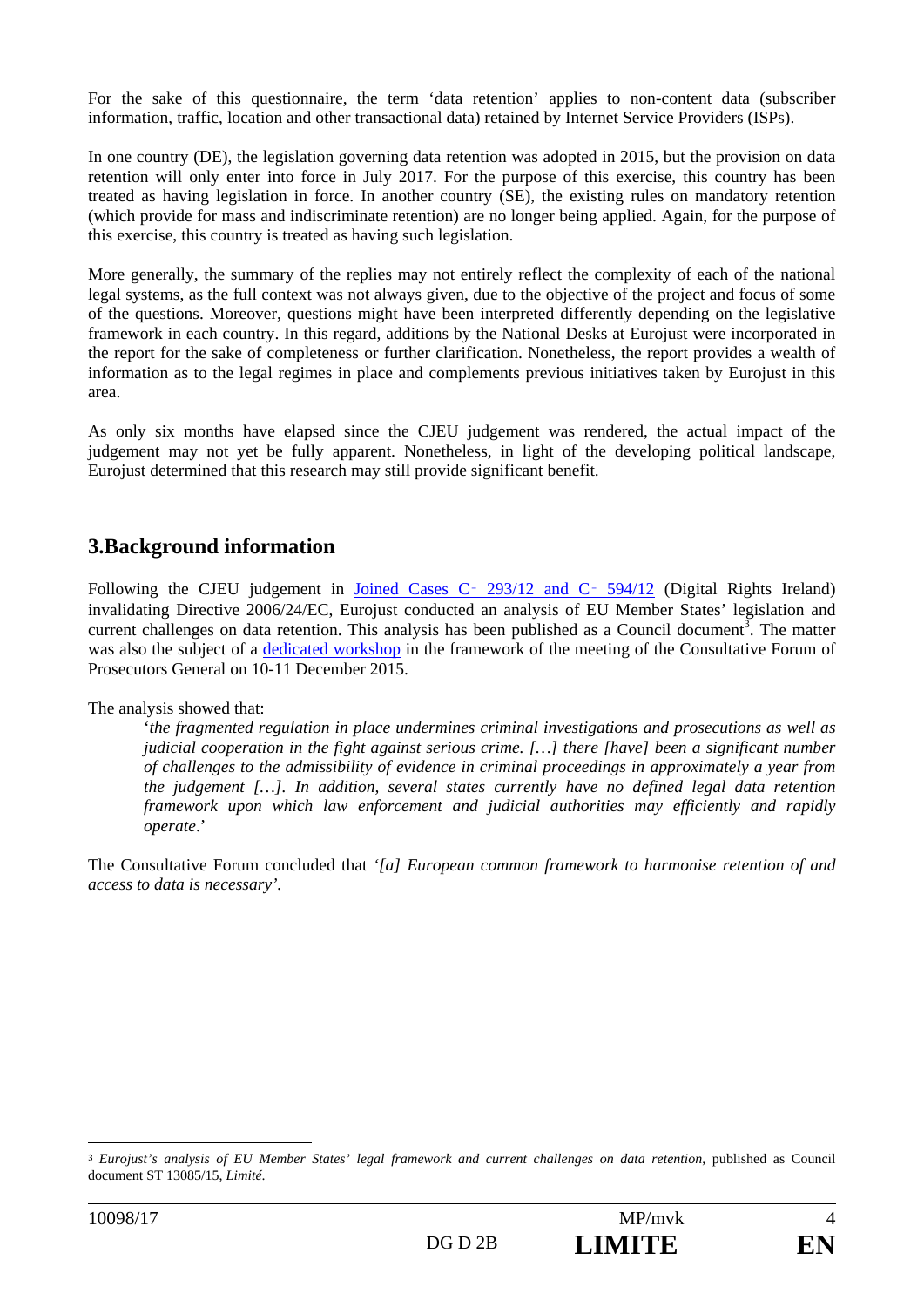Such conclusion echoed the CJEU ruling in the Digital Rights Ireland judgement<sup>4</sup>, which acknowledged that *'the retention of data for the purpose of allowing the competent national authorities to have possible access to those data, as required by Directive 2006/24, genuinely satisfies an objective of general interest*' and that '*such […] EU legislation in question must lay down clear and precise rules governing the scope and application of the measure in question*'.

The ruling of the CJEU of 21 December 2016 provides a sort of complement to the above.

The CJEU finds that EU law **precludes a general and indiscriminate retention of traffic data and location data**. The Court, however, provides that Member States are free to regulate data retention, in a targeted manner, **for the purpose of fighting serious crime**. Such retention should, however, be **limited to what is strictly necessary**, with respect to the categories of data to be retained, the means of communication affected, the persons concerned and the chosen duration of retention. Access of the national authorities to the retained data must be subject to conditions, including **prior review by an independent authority** and the data being retained within the European Union.

Another highlight of the judgement stipulates that **national legislation must be clear and precise and must provide sufficient guarantees** for the protection of data against risks of misuse. The legislation must indicate in what circumstances and under which conditions a data retention measure may, as a preventive measure, be adopted, **thereby ensuring that the scope of that measure is, in practice, actually limited to what is strictly necessary**. Such legislation must be based on **objective evidence,** which makes identification of the persons whose data is likely to reveal a link with serious criminal offences possible, thus contributing to fighting serious crime or to preventing a serious risk to public security.

## **4.Analysis of the replies to the questionnaire**

#### **4.1.Mandatory data retention: legislation**

All respondents provided the reference to their domestic legislation governing data retention for law enforcement purposes in their countries.

The vast majority regulate the matter in their electronic telecommunication laws and/or penal/procedure codes. Six replies indicated that no such law regulates the matter and thus that they rely on obligations to retain data for business/commercial purposes.

The compilation of replies can be found in *Annex 2*.

<sup>4</sup> In Case C-293/12 of 8 April 2014 (Digital Rights Ireland Ltd), the CJEU invalidated Directive 2006/24/EC on the retention of data generated or processed in connection with the provision of publicly available electronic communications services or of public communications networks and amending Directive 2002/58/EC.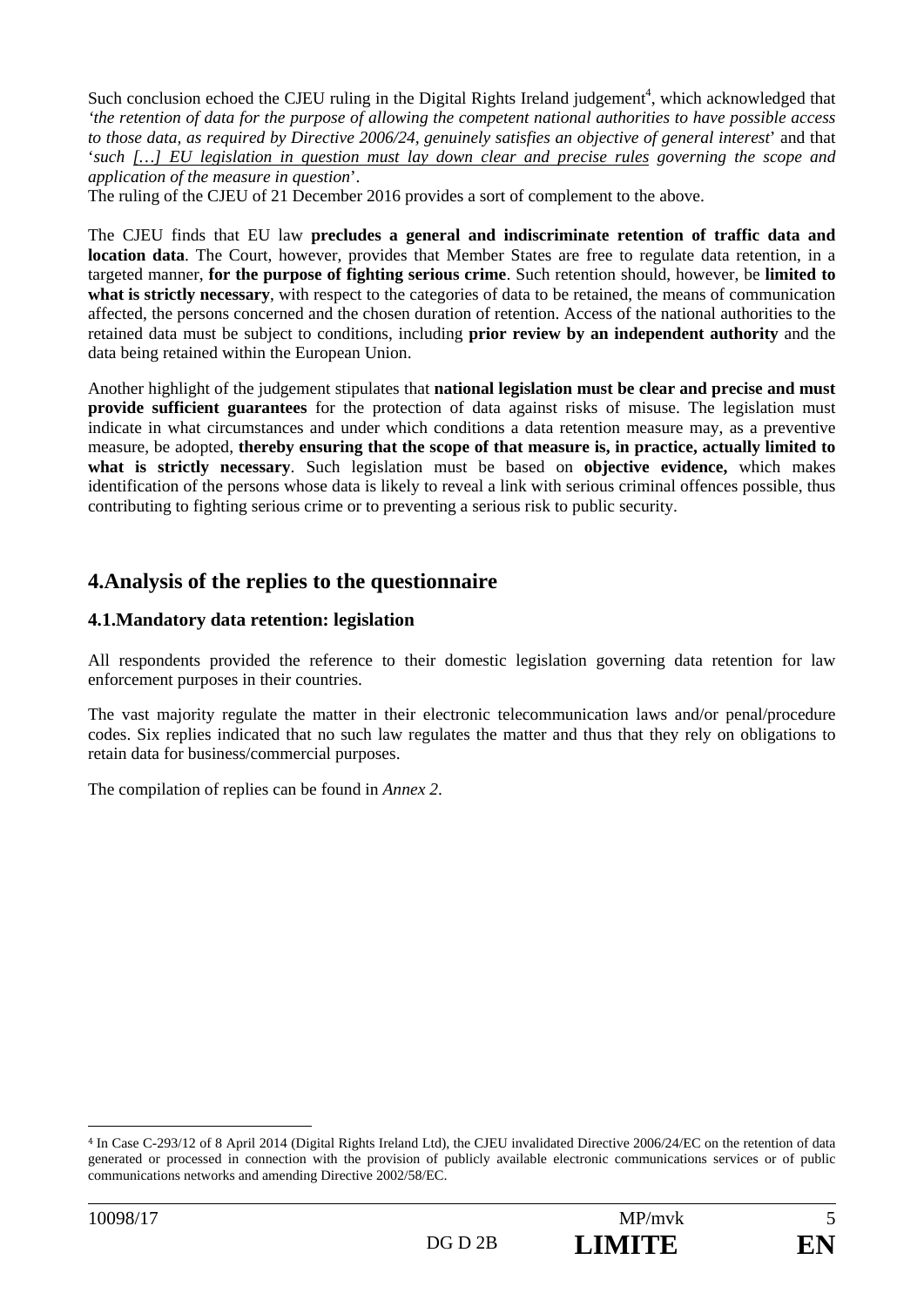#### **4.2.Mandatory data retention: scope**

To determine whether data retention provisions in the countries are of a general nature or targeted in the sense of the CJEU ruling, an assessment was made to determine whether they contained restrictions concerning the categories of data (traffic and location data) to be retained, the users or subscribers and the means of communication. Therefore, general limitations such as the time period for which the data needs to be retained<sup>5</sup>, or the indication of the purpose to prevent and fight crime, are not considered to be 'targeting' conditions as interpreted by the CJEU. These latter restrictions apply to all data retained under national schemes.

Some respondents indicated that they considered that their data retention regime is targeted by virtue of the limitations set with regard to retention periods and/or reason for the data retention. For the purpose of this analysis, we have therefore interpreted the answers on the basis of the content of the legislation, rather than the indicated reply.

As a result, three types of legal regimes emerge from the replies:

- The vast majority of the countries do not have targeted data retention rules within the categories of location/traffic data, users/subscribers, and means of communication (internet/telephone).
- One country (DE) reported that it excludes some targeted users/subscribers from the retention obligation in the legislation that is to come into force in July 2017, as is the situation for '[…] data pertaining to telephone connections to and from persons, public authorities or organisations in the social or the church domain that offer anonymous counselling', as well as '[…] data about websites being visited or regarding e-mail'. This legislative model approaches the targeting criterion detailed in the CJEU judgement, but differs in so far as it stipulates data that may not be retained from a particular category of users/subscribers as opposed to targeting specific data to be retained.
- Finally, some countries (AT, NL, RO, SI, SK) reported that they do not have data retention laws for law enforcement purposes only, following the annulment of their previous laws by their constitutional/high courts in accordance with the DRD judgement<sup>6</sup>. As a result, they all reported using data collected by private operators for business or/and commercial purposes. The questionnaire did not address the retention scheme in this context.

It can be concluded that none of the countries have national legislation that obliges the targeted retention of data linked to specific persons or geographical locations.

Practically all countries have provisions on mandatory time limitations for data retention. *See* Annex 3*.*

Some respondents highlighted that the necessary safeguards are contained in the limitations placed on **access to the data** by the law enforcement agencies rather than the retention scheme as such.

<sup>5</sup> *See* Annex 3 for a summary of the retention periods.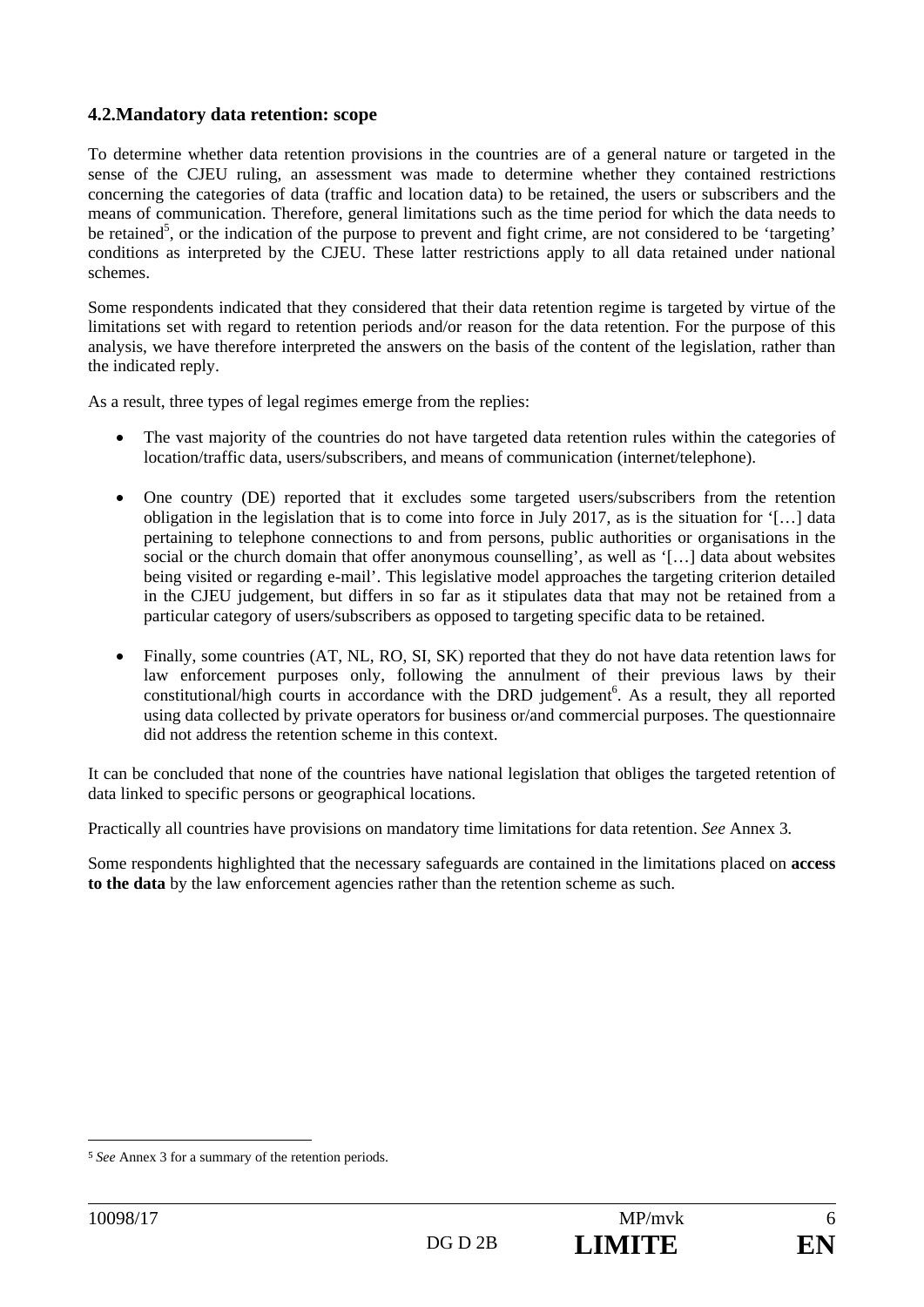#### **4.3.Access to data by law enforcement/judicial authorities: safeguards**

#### **4.3.1. Prior review by a court or an independent body**

The vast majority of the respondents (23) outline that a judicial review is required, prior to or after the request for access has been made.

In most countries, prior authorisation/judicial review is required before access is granted to law enforcement (LEA). This review takes the form of a **court order/order of an investigative judge**, or an order by a **prosecutor**. In some specific circumstances, judicial police or similar authorities can have direct access to such data, for a limited period of time, without prior review by a court. In two countries, the required judicial review depends on either the stage of the proceedings (LV) or the nature of the data requested (BE): distinction is made between subscriber data, for which a prior production order from a prosecutor is required, and traffic data, for which a prior production order from an investigating judge is required, and in exceptional cases (such as terrorism) by a prosecutor.

In some countries, review *a posteriori* is foreseen. Four countries report that access is granted primarily to authorities belonging to the executive with no specific reference to it being 'independent', but with some degree of judicial supervision. Such is the case in the legal systems in one Member State (UK, including Scotland), in which 'relevant public authorities', all affiliated with the executive branch, have access to data, provided that the decision to give notice has been approved by a Judicial Commissioner (appointed by the Prime Minister). One country (IE) entrusts the determination of access to data to a superior officer of the law enforcement agency, under the general supervision of the judiciary (tasked to oversee the proper application of the law based on a report submitted to the Prime Minister). One country (PL) responded that access lies primarily with the law enforcement agencies, under the general supervision of a court to which the LEA send reports twice a year.

#### **4.3.2. Other conditions and substantive and procedural safeguards regarding access to data**

The replies suggest that access is granted depending on the **nature of the crime/seriousness of the act**, or is based on the **minimum threshold of penalties** foreseen, which range from one to six years in the different countries (BE, CH, DE, HR, NO, PT, RO, SK).

The court order/request issued needs to be, the latter is **motivated by and/or takes due account of principles such as necessity, proportionality, subsidiarity and/or legality**. In one case (DK), the conditions vary depending on the type of data sought, and access to retained traffic data may only be pursued if the investigation concerns an offence punishable by imprisonment of no less than six years or other specific and serious offences. The subscriber and location data can be accessed in principle in all types of criminal cases if the courts find that they are proportionate on the basis of a concrete evaluation of the conditions of the individual case.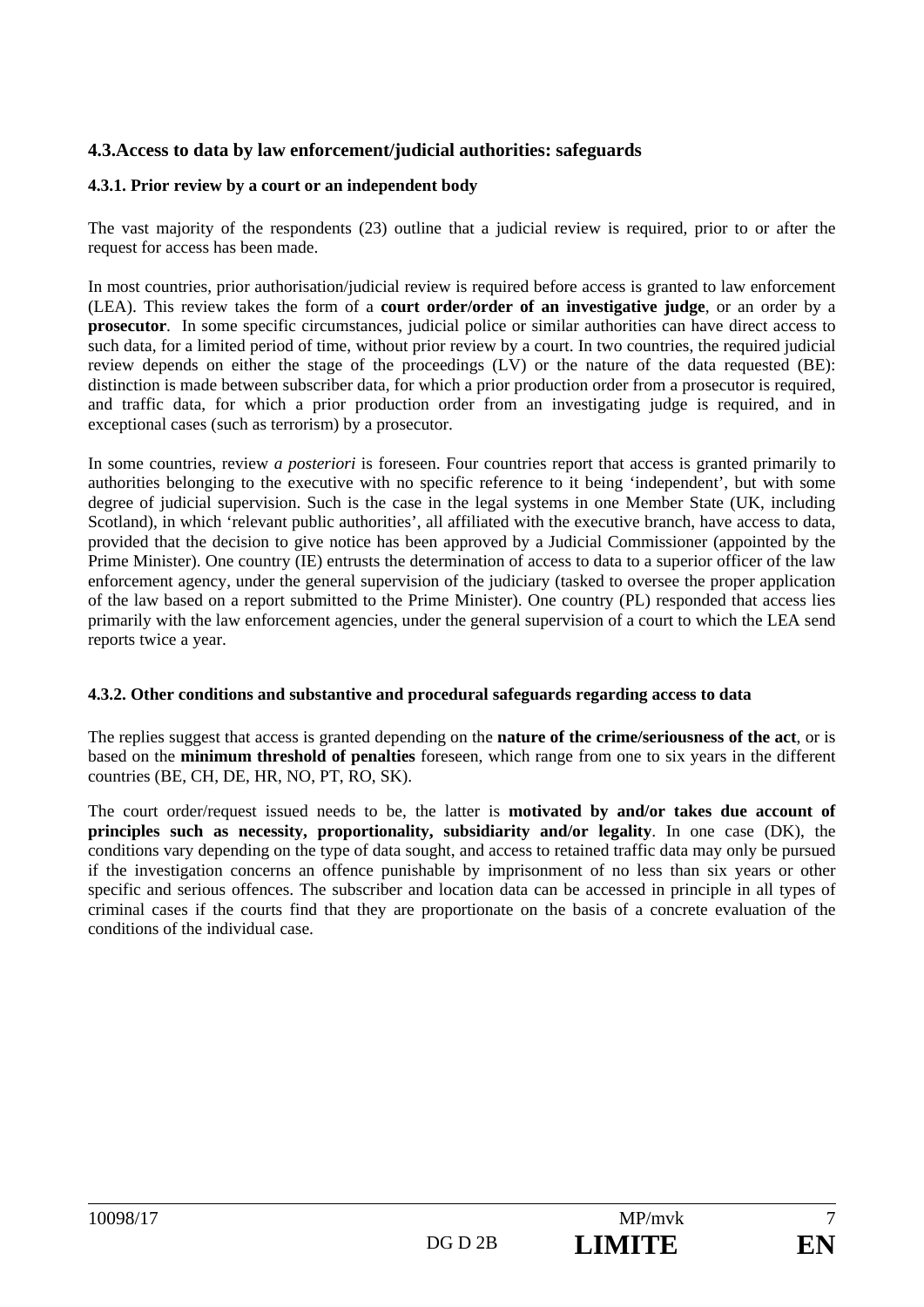**Actual access** is subject to safeguards in at least one country (PT) and must be authorised by a senior operation officer who is independent from the operation concerned in one country (UK), and/or has a highranking position (IE). In at least two other countries (BE, PL), access is subject to internal logs in dedicated repositories and specific rules for ISPs protect unauthorised access.

**Time limitation in terms of access by law enforcement** is mentioned by one country (SK) as being six months, with a possibility of extension. In another country (BE), time limitation in terms of access is quite detailed and complex, depending on the type of data requested, the nature of the crime and the severity of the penalty. As a result, in some cases no access is allowed, or time limitations for access can be six, nine or twelve months.

Two countries (BE and DE) reported restrictions regarding the access to **data related to professions enjoying privileged communications** (e.g.: lawyers, journalists, doctors).

One country mentioned that the data subject needs to be notified of the request made to the ISP in certain circumstances.

#### **4.3.3. Requirement of prior review by a court or an independent administrative authority in emergency situations**

Of the sixteen positive replies, eight respondents reported the existence of a specific procedure in the event of emergency. In the vast majority of these cases, a member of the judiciary (judge or prosecutor) is involved.

In some countries, the required review is more flexible in emergency situations. Some countries allow for an oral request by the competent authority, provided confirmation in writing follows (BE, HR, IE, NO). One country (DK) entrusts the police or the intelligence service to proceed, provided that a court review is conducted within 24 hours.

One country (UK, including Scotland) reports that in case of emergency, the regular procedure consisting of approval by an accredited individual trained to facilitate lawful acquisition of communications data and effective cooperation between a public authority and ISPs does not apply.

In three countries (BG, CZ, SE), the police are granted authority to request direct access to data in predefined circumstances, including in the field of terrorism.

#### **4.4. Developing initiatives regarding legal changes to legislation**

A review/assessment is currently ongoing in eight countries (AT, BE, DK, EL, IE, LV, SE, UK) and working groups of an inter-ministerial nature have been set up in two countries (MT, SK).

Amendments are in the drafting stage in three countries (CH, EE, NO), and legislative changes are at an advanced stage in two countries (NL, SI). Substantive legislative changes being contemplated or drafted primarily concern: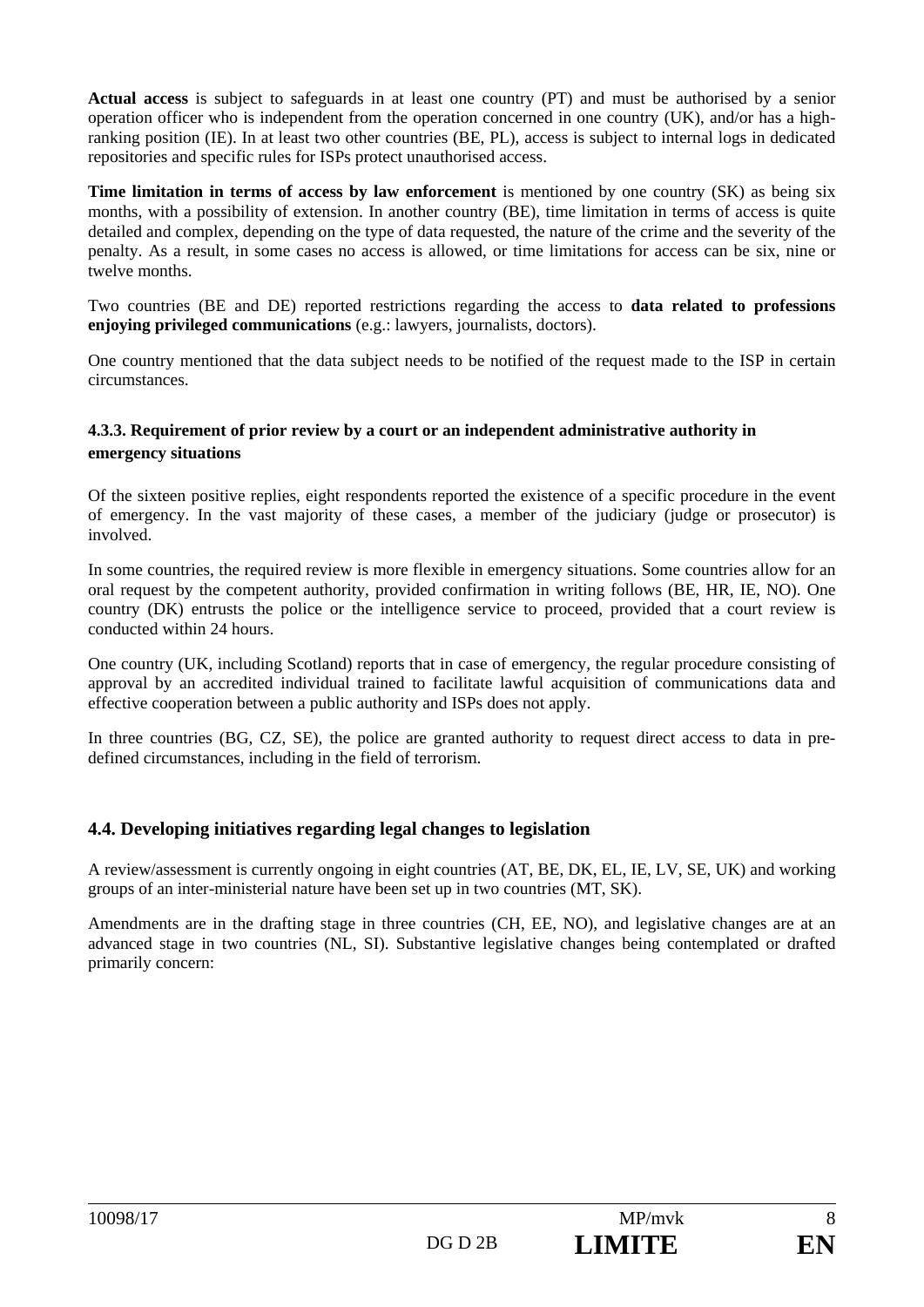- $\bullet$  the introduction of a review mechanism in case of emergency (MT, SE),
- the introduction of the notion of targeted retention and quick freeze (AT),
- the distinction between various categories of providers concerning all main categories of data, access to retained data to be subject to prior authorisation from the investigative judge and public prosecutor in accordance with the principles of proportionality and necessity (NL),
- in one country (SI), a series of amendments to ensure, *inter alia,* that requests for access concern serious crimes only; the possibility for LEA to place an oral order in the event of emergency; the possibility for operators and service providers to appeal the order from police or prosecutors to the investigative judge, and
- $\bullet$  the extended scope of providers to which the mandatory data retention will apply (CH).

Six countries responded that no initiative is ongoing (CZ, ES, FI, IT, PL, PT), but two countries (ES, FI) suggested that a review may be conducted in the future.

#### **4.5. Collection and admissibility of evidence**

Respondents were asked to identify any immediate impact of the CJEU judgement, particularly in relation to the collection and admissibility of evidence.

Four countries (NL, PL, SE, SK) replied that they had already encountered issues with regard to the **availability of data** from ISPs, simply due to the lack of a data retention obligation and/or a lack of clarity, since the CJEU ruling, concerning the type of data that should be stored or provided by ISPs. Unavailability of data also impacts on the possibility to provide data to other countries on the basis of an MLA request.

Most countries replied that requesting access to and using data stored for business purposes by ISPs is possible for the purpose of criminal investigations. If such data is available from ISPs, law enforcement authorities could thus make use of the data, which possibly provides a practical solution to the abovementioned issue of unavailability of data.

Two countries (IE, NL) reported issues in relation to possible **discontinuation of cases**. Others pointed out that this situation might indeed occur in investigations conducted in their countries in the future.

The impact of the CJEU rulings has up to now mostly been noticeable in the context of assessing the **admissibility of evidence** in court. Five countries (BE, EE, ES, FR, IE) have reported on court rulings (first instance, appellate court, Supreme Court or appeal of convictions) in which the gathered evidence in a case was or is being evaluated by the court. So far, the evidence was found to be admissible in all of these court cases, although one case is still pending and a decision by an appellate court in Ireland has not yet been taken. In two countries (BE, IE), evidence would only be excluded in a limited number of circumstances. The evidence under scrutiny in the particular cases was rendered admissible. In one country (ES), the court ruled that the law contained sufficient safeguards and controls, minimising the risk of violation of the right to privacy and data protection laws. In one country (EE), the Supreme Court ruled that the existing laws, containing provisions on the gathering and use of information from ISPs in criminal proceedings, were constitutional.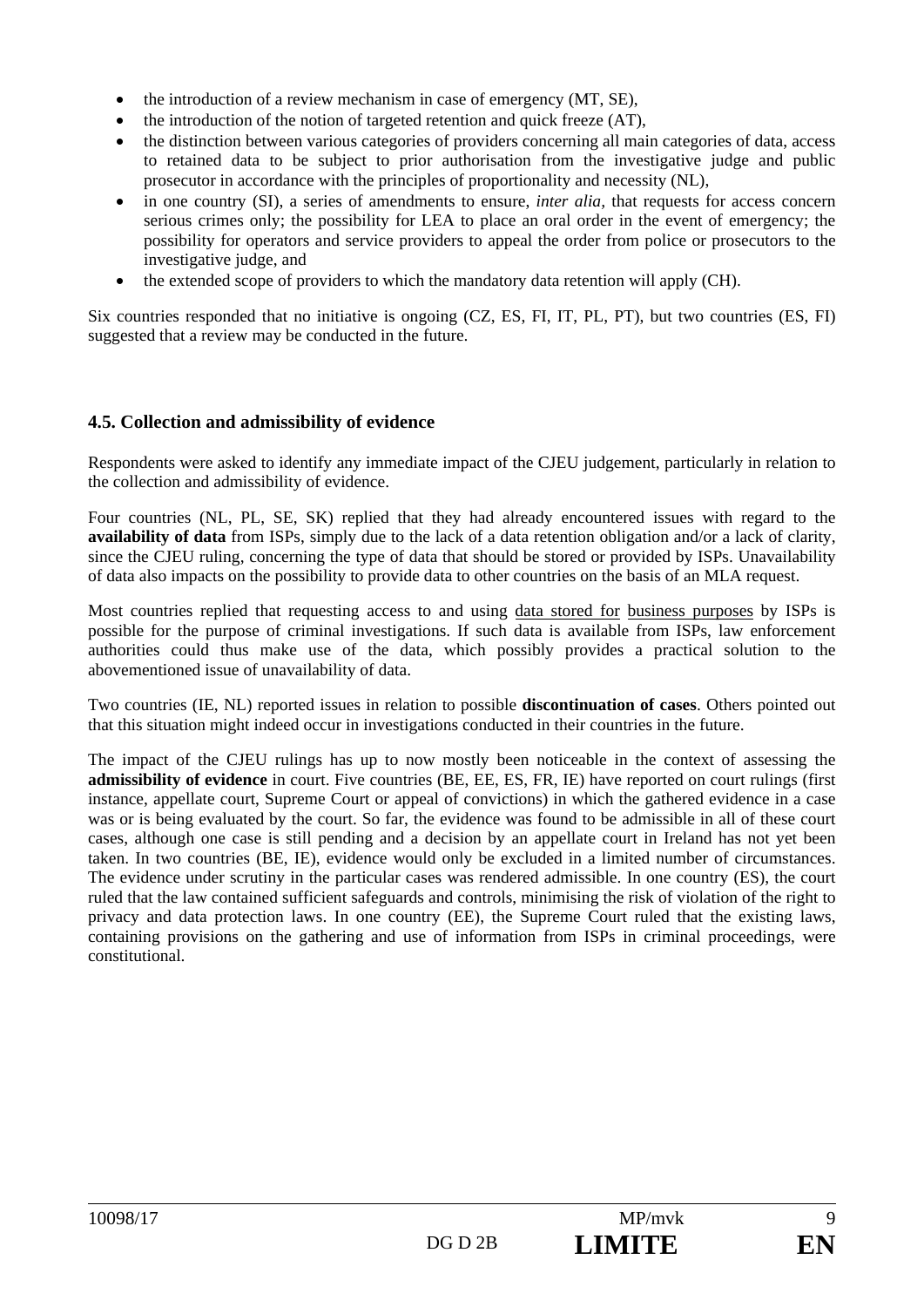Respondents were also asked if data obtained in contravention of domestic legislation could still be considered admissible in court. Nine countries responded that such evidence would be considered inadmissible. Moreover, in one country (PT), illegally obtaining and accessing data is punishable with two years' imprisonment. Although the use of illegally obtained data by authorities is not permitted in two more countries (CZ, HU), the use of data obtained by private individuals is permitted. Thirteen respondents (BE, DK, EE, EL, ES, IE, LV, MT, NO, RO, SE, UK, including Scotland) replied that, although evidence would be obtained illegally, it could still be considered admissible in court. In many countries, the court has discretion to decide on the admissibility of the evidence presented. In some countries, evidence is only excluded in a limited number of circumstances defined by law. For example, in one country (BE), illegally obtained evidence will only be rendered void if: (1) the violation of the procedural rule is explicitly sanctioned with annulment, (2) the irregular act has affected the reliability of the evidence, or (3) the use of the illegally obtained evidence would violate the right to a fair trial. In another country (ES), the illegally obtained evidence would be admissible in *bona fide* cases or cases in which the defendant pleads guilty or confesses to the crime.

Fifteen respondents replied that they are **not aware yet of any immediate impact** on the collection and/or admissibility of data gathered by law enforcement from ISPs. As the majority of the respondents did not identify some or any of the abovementioned consequences, determining and assessing the full extent of the impact of the latest CJEU ruling is probably premature.

#### **4.6. Impact of the CJEU ruling on judicial cooperation in cross-border criminal investigations**

The effect of the CJEU ruling on the availability and admissibility of evidence gathered from ISPs is or will consequently also be noticeable in the area of cross-border judicial cooperation in criminal investigations. Both the ability of authorities to provide data to other countries upon their request as well as the possibility to receive and use data gathered from other countries, could potentially be affected by the CJEU ruling.

Although all respondents, except for two, replied that they did not (yet) encounter any negative impact in the area of judicial cooperation, many did express concerns for future cooperation, particularly in relation to availability of data. In one country (SE), due to the fact that data is currently not retained, gathering the requested data has indeed been impossible. Another Member State (BE) encountered problems with some countries having very short data retention periods, which resulted in the unexpected loss of e-evidence. Many respondents agreed that, if data is not available due to lack of data retention obligations, executing MLA requests will be impossible, and judicial cooperation as a whole will be adversely affected.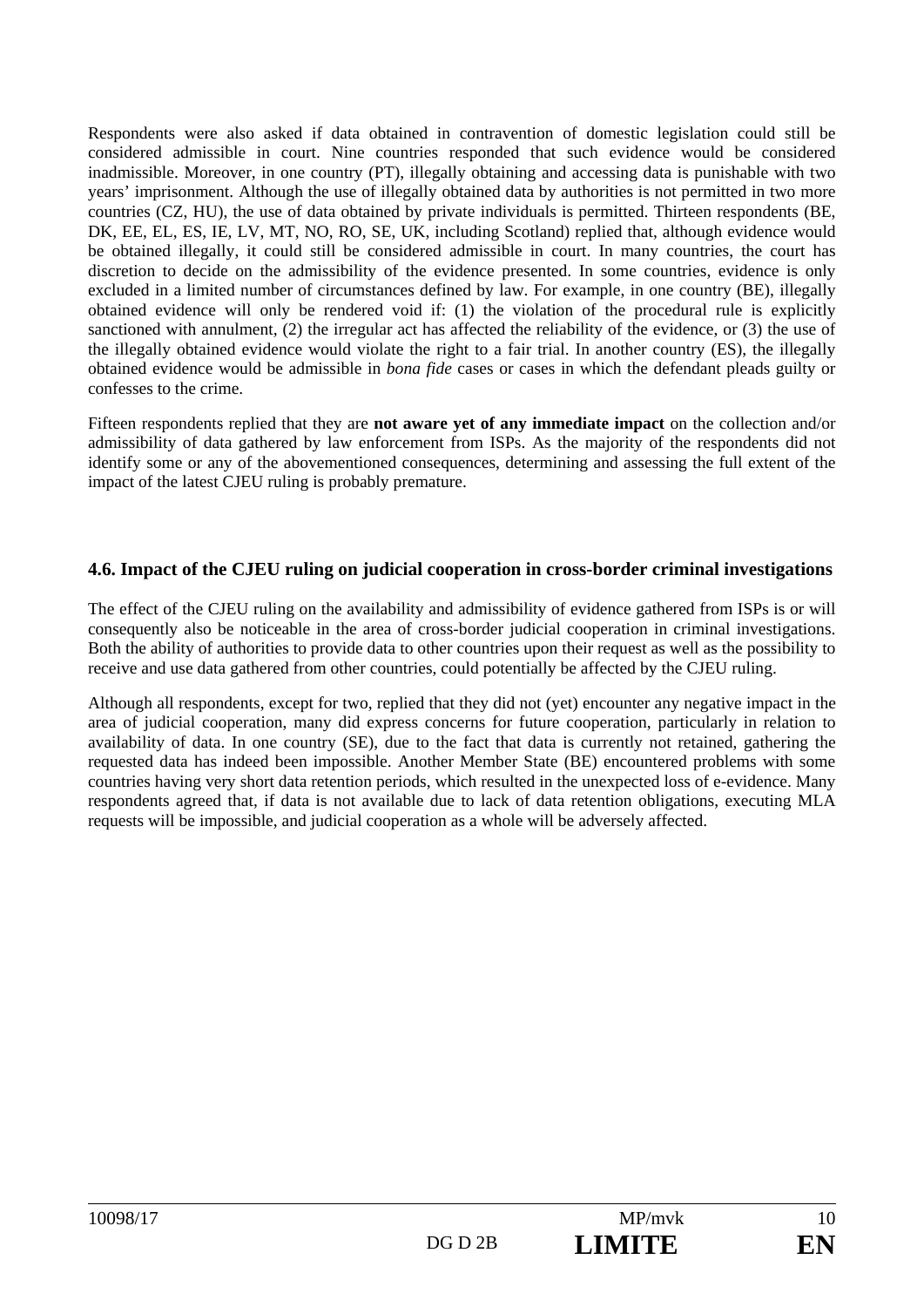Some countries mentioned that their laws on data retention are still in force or being applied, whether or not they are being evaluated in light of the CJEU ruling. Others stated that evidence gathered abroad is presumed to be collected in accordance with the law of that country, and therefore could be used in their country and would be admissible. However, for countries not applying this concept, hypothetically, if data is requested from another country and it would be obtained in contravention of the CJEU rulings, one would have to refer to the rules on admissibility of evidence to assess whether the data could be received and used in subsequent domestic investigations and proceedings (*see* above). This means that, although the data could still be received through judicial cooperation, its use might be questionable.

Thus, cross-border judicial cooperation will be affected in the future, mainly because of unavailability of data, but probably also with respect to the (im)possibility to use data received from other countries, which, following the ruling of the CJEU, are in an unclear situation as to the legality of data obtained.

#### **4.7. Respondents' remarks in relation to the CJEU ruling**

Respondents were asked if they had any further comments in relation to the ruling. Their views and remarks are reflected below.

Respondents have expressed great concern about the impact of the CJEU ruling(s) on criminal investigations and proceedings. Retention of data is an essential part of the investigative process. Police and judicial authorities usually rely heavily on communications data to successfully proceed with their casework.

In the absence of any data retention rules or in the current context, in the aftermath of the CJEU ruling, the main negative result will be the unavailability of data, because it is not stored by ISPs and/or disclosed to law enforcement authorities upon request. As a consequence, the decision on which data will be stored by ISPs and provided to authorities is left to the discretion of the ISPs themselves. Moreover, each ISP can apply a different policy. In addition, the level of cooperation from ISPs with law enforcement authorities differs, or, in some cases, has already decreased. Furthermore, if countries need to rely solely on data stored by ISPs for business purposes, the available data might be too limited.

EU Member States will have less data available (retained and/or accessed) to them, and they can probably obtain or provide less evidence from each other than from third countries.

With regard to some of the conditions laid down in the ruling of the court, namely the restriction of the retention to specified data and to specified targets, some respondents argued that it is impossible to determine in advance the individuals who will commit crimes and thus the data that will need to be preserved. Moreover, one might argue that using data stored indiscriminately for all citizens, simply because of the fact that it was retained in a non-targeted, non-discriminatory way, is more acceptable. The retained data can then be used as evidence of a crime because they were preserved indiscriminately. Targeting specific categories of persons, e.g. persons living in a particular geographical location, could moreover result in targeted investigations, which could eventually also be considered discriminatory.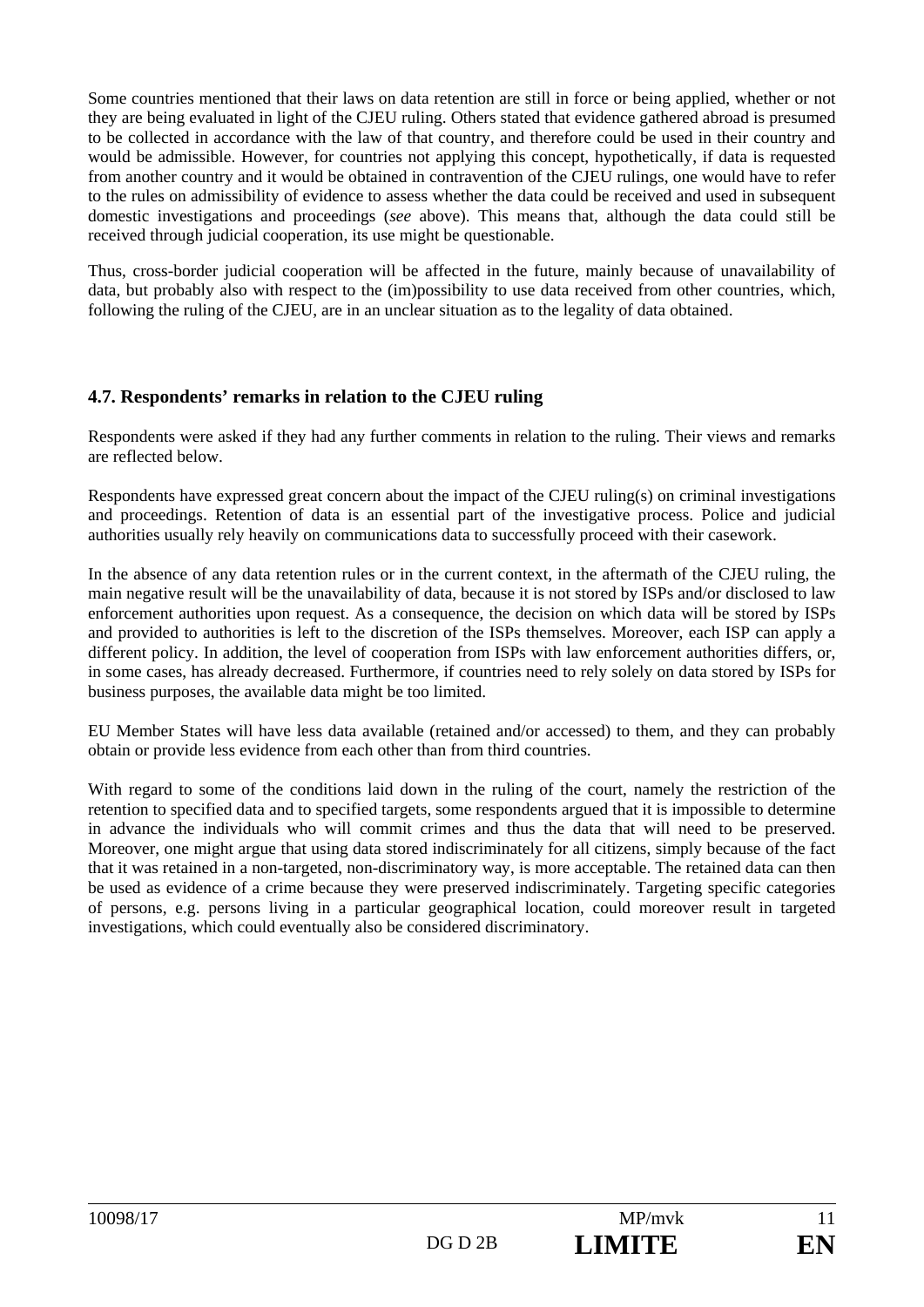Therefore, respondents stated that focusing on safeguards for storage, disclosure and access to data seems more feasible from a practical point of view than limiting or targeting specific categories of data to be retained. A reasonable assertion to make is that the privacy of individuals to which the data refers should not be impacted disproportionately if sufficient safeguards are put in place regarding the specific purpose for which the data is held, lawful disclosure and stringent judicial oversight. Privacy rights are outweighed by the rights of society in general to public safety, to life, to freedom from harm, damage or injury and to justice.

Reference was made to the considerations in the ECHR Judgement in the case of *K.U. v. Finland, n° 2872/02*, of 2 December 2008. The Court states that the principle of practical effectiveness of protection and its implication to require practical effectiveness of investigations also covers electronic evidence and information necessary to identify the perpetrator of an alleged offence. Legislators are required to provide access to communication data, and governments should ensure the conditions for successful criminal investigations in cases in which essential values and elements of private life are at risk.

Reference was also made to the condition laid down by the CJEU on the seriousness of the offence (and therefore the limited categories of offences). This criterion would thus need to be applied to access to data in criminal investigations, whereas it does not apply to access to data kept for business purposes.

The obligatory storage of data by ISPs on EU territory was also touched upon.

# **5. Main findings based on the replies to the questionnaire**

#### **Data retention regimes:**

- i. While some countries do not have specific legislation on mandatory data retention for law enforcement purposes, the vast majority of countries do.
- ii. No country appears to have legislation containing all the specific targeting criteria stipulated by the CJEU, i.e. requiring data retention to be permitted only in a targeted manner for the purpose of fighting serious crime, with respect to the categories of data to be retained, the means of communication affected, the persons concerned and the duration of retention. One country's legislation does exclude some targeted users/subscribers from the retention obligation.
- iii. All countries provide for some form of limitation of access, which seeks to balance the need for access in the interest of criminal investigations and prosecutions with the rights of citizens.
- iv. Some respondents expressed the view that this necessary balance is already guaranteed by the limitations placed on access to the data by LEA and thus limitations should not concern the scope of the mandatory data retention rules as such.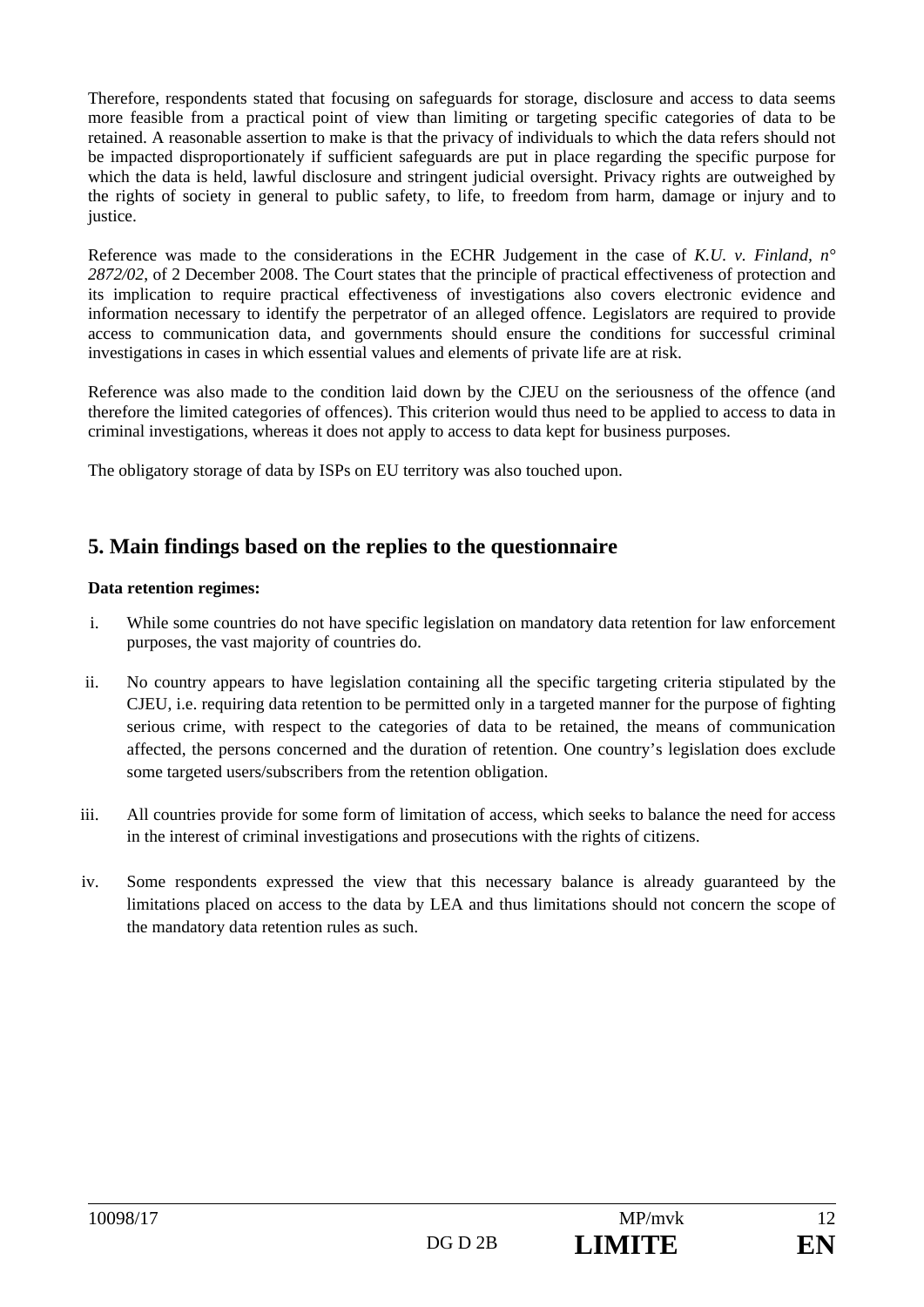v. Most countries that have mandatory data retention rules for law enforcement purposes have defined time limitations within which data can be retained. They vary from several weeks to up to three years.

#### **Potential impact on investigations and prosecutions:**

- vi. The unavailability of data (not stored or not provided by ISPs) is one of the main concerns expressed by respondents in relation to evidence collection. Discontinuation of ongoing investigations and prosecutions is foreseen, as well as challenges to the admissibility of evidence at a later stage.
- vii. Almost all respondents replied that they did not yet encounter any negative impact in the area of judicial cooperation. Many did express concerns for future cooperation, particularly in relation to availability of data as well as admissibility of data gathered in a foreign country.
- viii. Many respondents remain concerned about the likely effect of this judgement, as they perceive data retention (even general and indiscriminate) as an essential investigative/prosecutorial tool in the fight against serious crime and terrorism. Identifying or targeting specific electronic data that may ultimately become probative evidence in a prosecution, seems difficult.
	- ix. Aware of the situation, more than half of the countries indicate that work is in progress to adjust/assess the legal regimes in place against the CJEU judgement.

### **6. Conclusions and recommendations**

The data retention legislative framework has either been changed, is currently being reviewed and/or has been subject to developing judicial precedent in a significant number of countries. With so many countries currently reviewing their domestic legislation to design data retention regimes that meet the requirements of the judgement, and so many variables at play, the potential for continued legislative disharmony within in the European Union is considerable.

In this light, consideration of the development of a common understanding of the requirements resulting from the CJEU judgement, at an EU level, seems urgently required. It should thereafter be considered whether a common framework for data retention for the purpose of preventing and fighting crime would be beneficial.

The current state of play requires further monitoring of the legislative developments and the potential impact of the judgement in the months and years to come, both on a national level and in the area of judicial cooperation within the EU in criminal matters.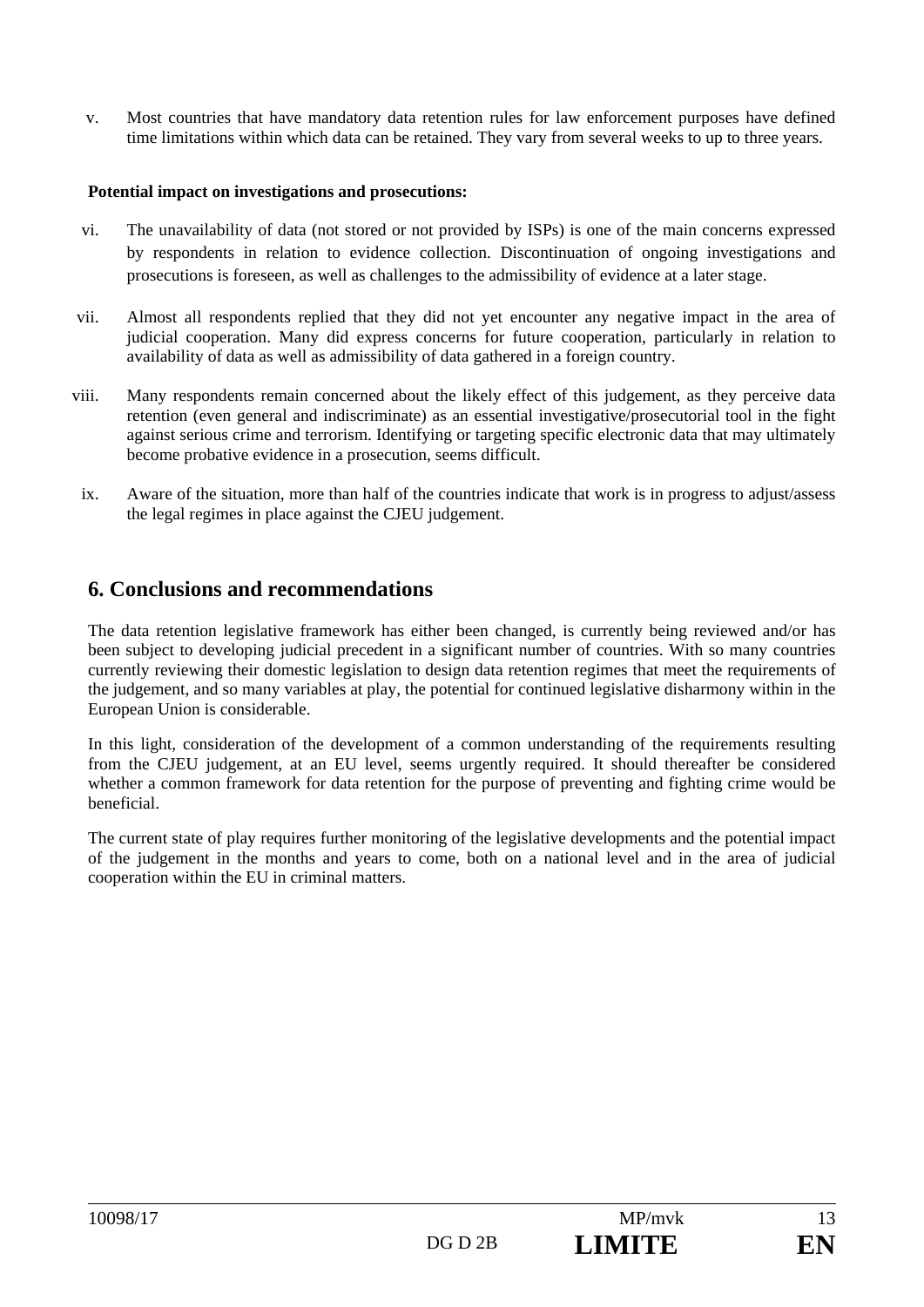# **Annex 1 – Questionnaire**



# **Questionnaire to the EJCN**

# **On the effect of the CJEU Judgement on Data Retention (21/12/16) on Member States and Judicial Cooperation**

For the sake of this questionnaire, the term 'data retention' applies to non-content data (subscriber information, traffic, location and other transactional data) retained prior to any investigation or court process.

#### 1. Current legal framework

Please detail/describe in brief the current domestic laws/regulations governing the mandatory retention of electronic/digital data for the purposes of national security, prevention, detection, investigation and prosecution of criminal offences, and access to such retained data by criminal law enforcement authorities.

Please provide the references in your law(s), preferably in English.

2. Scope and safeguards (the principles of proportionality and necessity) on **mandatory** data retention.

2.1. **General/Mass indiscriminate retention** - Do your domestic laws/regulations on data retention provide for the mass and indiscriminate retention of electronic/digital data?

#### 2.2. **IF NOT, does your legislation:**

- 2.2.1. stipulate clear and precise rules governing the extent/scope of data retention measures?
- 2.2.2. detail/describe the circumstances and the conditions in which a data retention measure may be adopted?
- 2.2.3. require objective evidence which makes it possible to identify a suspect whose data is likely to reveal a link with a criminal activity?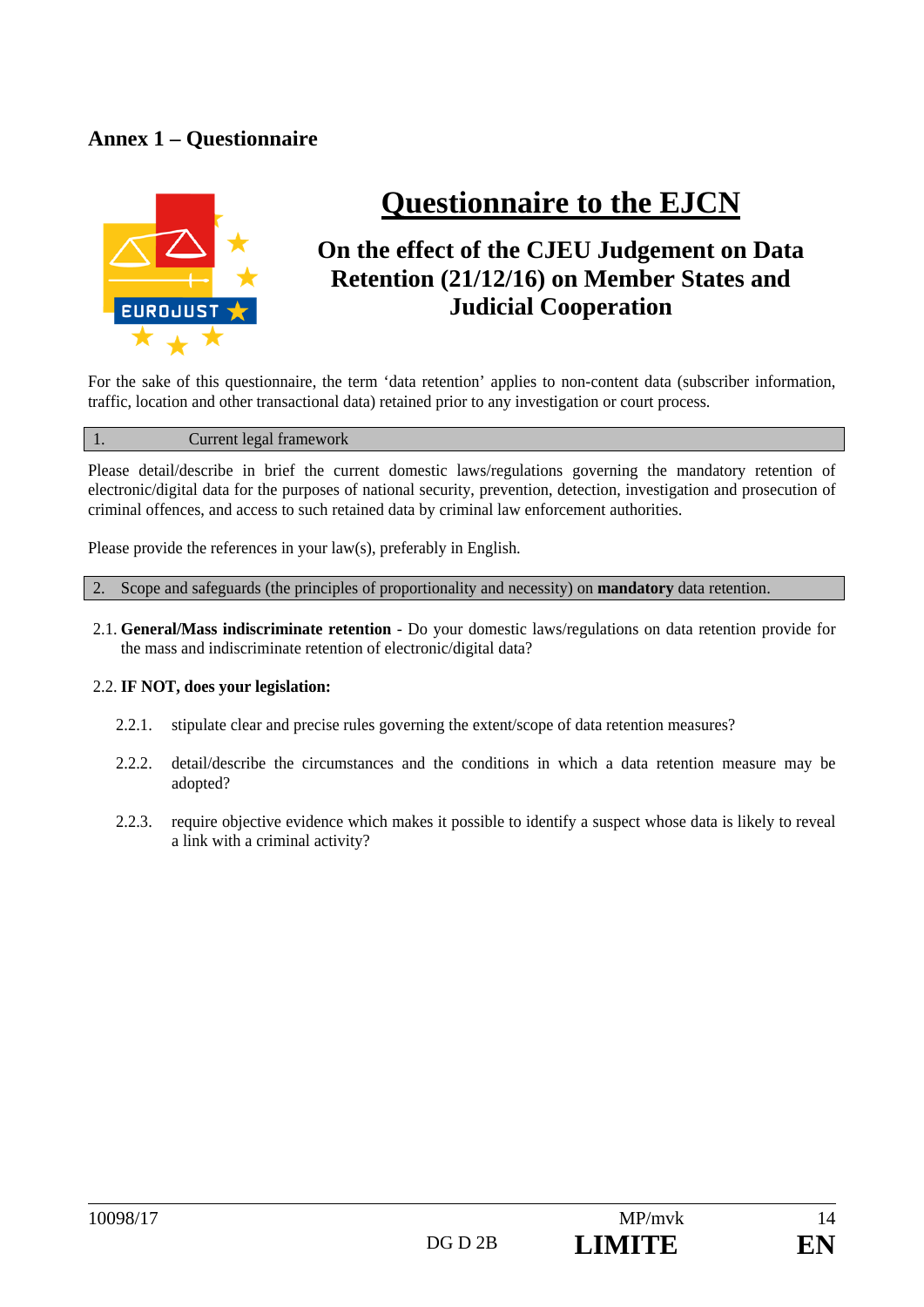- 2.2.4. differentiate between categories of i) data (location/traffic), ii) users/subscribers and iii) means of communication (phone/internet) or use other targeting criteria (e.g. geographical) to narrow the scope of data collection ("targeted preventive data retention")?
- 2.2.5. If **yes** for any of the above, please elaborate, identifying relevant statutory provisions?

#### 3. Safeguards related to **access** to retained data by relevant/competent national authorities.

#### 3.1. **Does your legislation:**

- 3.1.1. require prior review by a court or an independent administrative authority to grant access to data? If so, please specify which.
- 3.1.2. detail/Prescribe other conditions, substantive and/or procedural, under which competent national authorities can have access to data?
- 3.1.3. provide for a mechanism for the waiver of such a prior review in the case of validly established urgency?

#### 4. Developing initiatives regarding safeguards (sections 2 and 3)

In circumstances where any of the above safeguards are not currently provided within your domestic legislation, are you aware of any initiatives being undertaken to legislate/provide for such safeguards?

#### 5. Collection and admissibility of evidence.

- 5.1. Are there circumstances where data retained in contravention of your domestic legislation is admissible as evidence in a criminal trial?
- 5.2. Has there been any immediate impact of the ruling in relation to the:
	- 5.2.1. unavailability of data for the purposes of investigation?
	- 5.2.2. discontinuation of ongoing investigations/prosecutions?
	- 5.2.3. admissibility of data retained in contravention of the terms of the judgement of the CJEU?
	- 5.2.4. appeals of convictions based on retained data?
- 5.3. Please specify any practical solutions/best practices that you might have identified to deal with any of the abovementioned issues.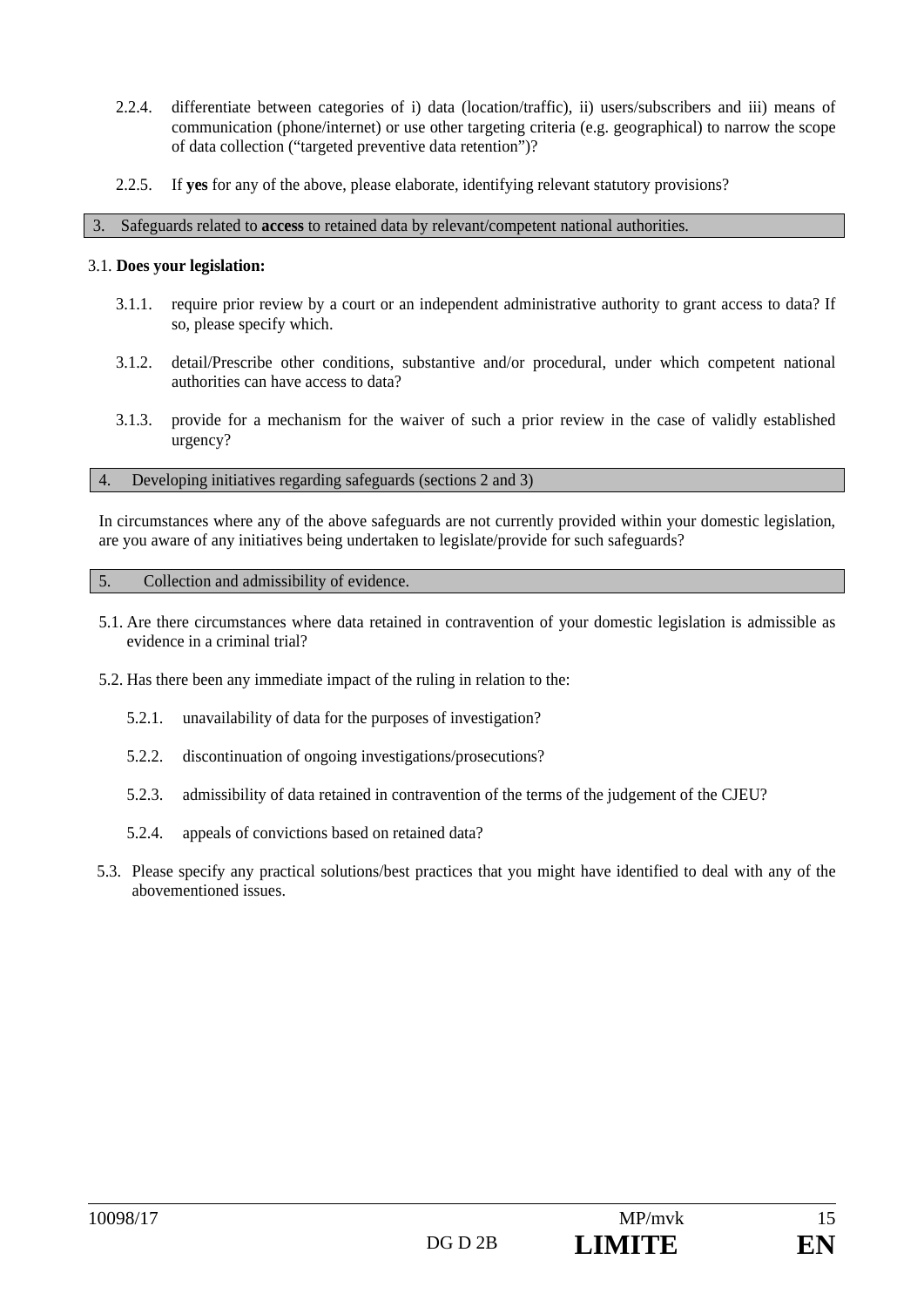- 5.4. Has there been any judgement of a domestic court, which has determined the admissibility of data retained (either before or after 21/12/2016) in contravention to the terms of the judgement of the CJEU?
- 5.5. In addition to the possible reply to question 4, has there been any immediate impact of the ruling, by way of amendment of national legislation or administrative policy/instructions on the application of criminal procedural law or are any planned?
- 5.6. Is data retained by electronic service providers legitimately, for their own purposes, admissible as evidence in a criminal trial?

#### 6. Judicial cooperation perspective in cross-border situations

#### 6.1. **Does the judgement directly impact on:**

- 6.1.1. the ability of your authorities to provide retained data as evidence to another member state?
- 6.1.2. the ability of your law enforcement authorities to receive, and subsequently present as evidence, retained data from another member state?
- 6.2. Please detail any examples where the terms of the judgement has already effected international cooperation in criminal matters, such as the unavailability of data for the purpose of the investigation.

#### 7. General

Do you anticipate other consequences, are aware of any domestic reports/judgements or have any other comments to make regarding the impact the judgement of the CJEU may have on your work?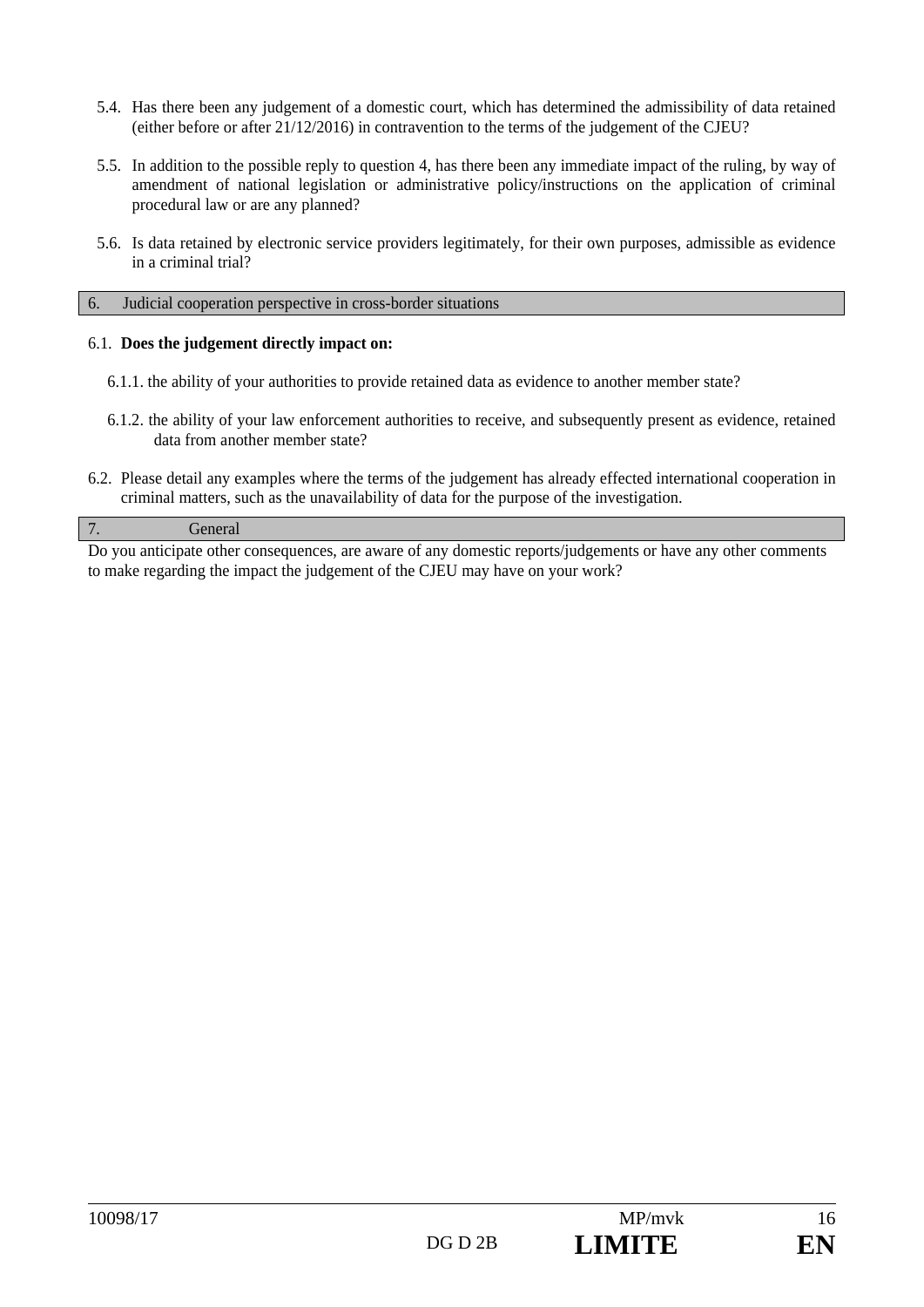# **Annex 2 – Replies to questionnaire, current legal framework**

| <b>Country</b> | Substantive legislation governing data retention                                                                   | <b>Comments</b>                                                                                                                                                                                                                                                                                                                                                                                                                                                                                                                                                                       | Procedural regulation governing access by LEA                                                                                                                                                                                                                                                                                 |
|----------------|--------------------------------------------------------------------------------------------------------------------|---------------------------------------------------------------------------------------------------------------------------------------------------------------------------------------------------------------------------------------------------------------------------------------------------------------------------------------------------------------------------------------------------------------------------------------------------------------------------------------------------------------------------------------------------------------------------------------|-------------------------------------------------------------------------------------------------------------------------------------------------------------------------------------------------------------------------------------------------------------------------------------------------------------------------------|
| AT             | Legislation on data retention was invalidated as a result of<br>the CJEU judgement of 2014                         | Providers can retain data for billing purposes only                                                                                                                                                                                                                                                                                                                                                                                                                                                                                                                                   |                                                                                                                                                                                                                                                                                                                               |
| BE             | Electronic Telecommunications Act, $13th$ June 2005                                                                | The law was amended by the Statute of 29th May 2016<br>concerning the collection and retention of data in the<br>electronic communications sector                                                                                                                                                                                                                                                                                                                                                                                                                                     | Articles 46bis and 88bis of the Belgian Code of<br><b>Criminal Procedure</b>                                                                                                                                                                                                                                                  |
| BG             | Electronic Communication Act (New, SG No. 24/2015<br>effective 31.03.2015), Art. 251b, d, h, i.                    |                                                                                                                                                                                                                                                                                                                                                                                                                                                                                                                                                                                       | Penal Procedure Code (New, SG No. 24/2015, effective<br>31.03.2015), Art. 159a and 172                                                                                                                                                                                                                                        |
| <b>CH</b>      | Federal Act on Postal and Telecommunications<br>Surveillance and its regulation (BÜPF and VÜPF), Art. 15<br>par. 3 |                                                                                                                                                                                                                                                                                                                                                                                                                                                                                                                                                                                       | Art 273 Criminal Procedure Code (StPO)                                                                                                                                                                                                                                                                                        |
| CZ             | Act on Electronic Communications (Act No. 127/2005<br>Coll.)                                                       |                                                                                                                                                                                                                                                                                                                                                                                                                                                                                                                                                                                       | Act No. 141/1963 Coll., Code of Criminal Procedure,<br>Act No. 273/2008 Coll., on the Police of the Czech<br>Republic, Act No. 154/1994 Coll., on the Security<br>Information Service, Act No. 289/2005 Coll., on<br>Military Intelligence, and Act No. 15/1998 Coll., on the<br>supervision in the field of capital markets. |
| DE             | Telecommunications Act, Art. 113b                                                                                  | The law was adopted in December 2015 and will enter<br>into force in July 2017 concerning the provisions<br>governing retention.<br>As a consequence, for the time being, no mandatory<br>retention of data. Access to Law enforcement agencies<br>is therefore granted for data retained by companies for<br>business purposes.<br>In the (to be applicable) law, the obligation to retain<br>certain categories of data according to Section 113b<br>Telecommunications Act applies generally insofar as it<br>does not require a certain trigger or occasion for the<br>retention. |                                                                                                                                                                                                                                                                                                                               |
| DK             | Danish Administration of Justice Act<br>Executive Order no. 988 of 28 September 2006 on the                        |                                                                                                                                                                                                                                                                                                                                                                                                                                                                                                                                                                                       | Danish Administration of Justice Act, Sections 781-784,<br>788, 804 (1), 806 (2)                                                                                                                                                                                                                                              |

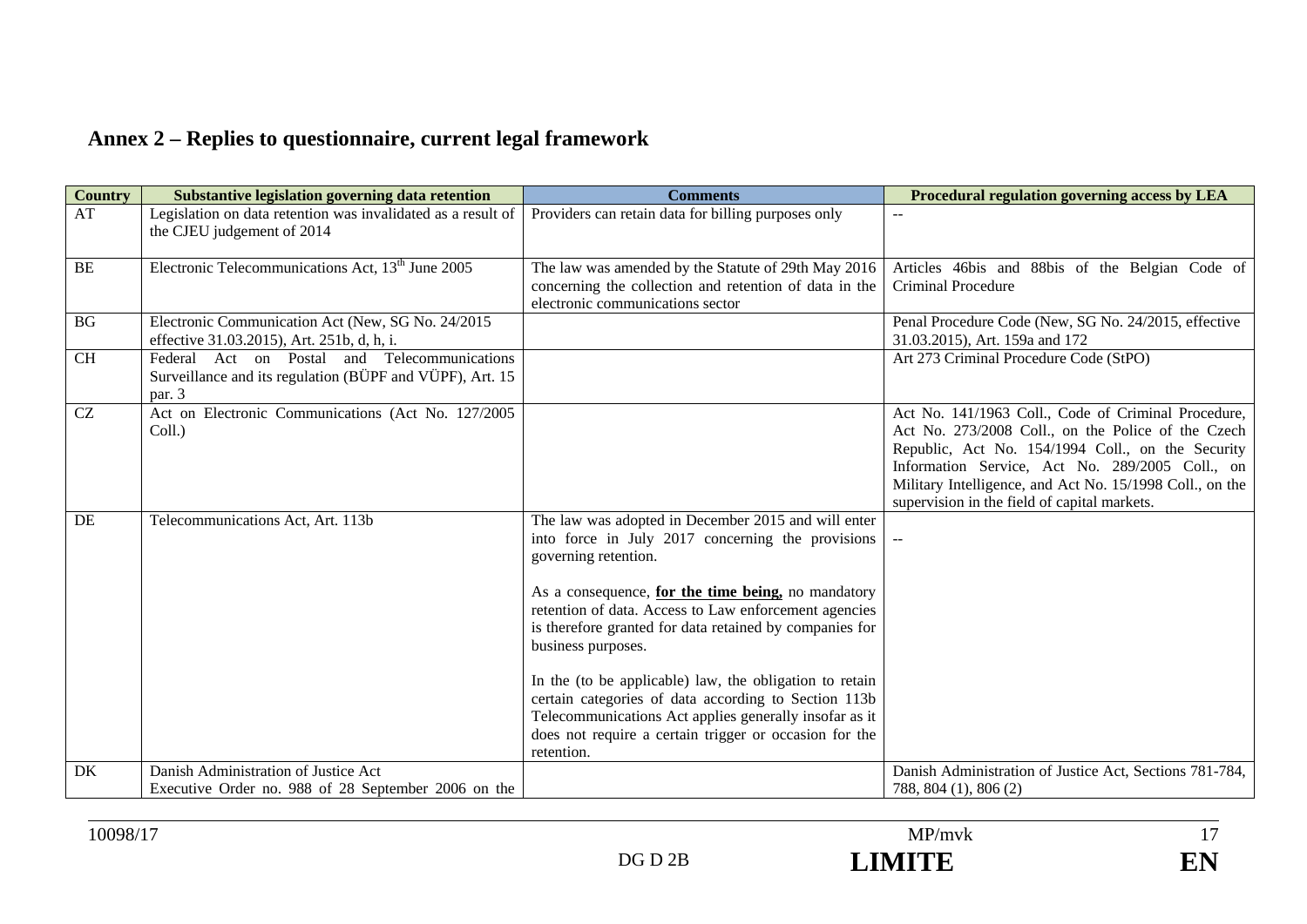| <b>Country</b>             | Substantive legislation governing data retention                                                             | <b>Comments</b>                                                                                                         | Procedural regulation governing access by LEA                                                                   |
|----------------------------|--------------------------------------------------------------------------------------------------------------|-------------------------------------------------------------------------------------------------------------------------|-----------------------------------------------------------------------------------------------------------------|
|                            | retention and storage of traffic data by providers of<br>electronic communications networks and electronic   |                                                                                                                         |                                                                                                                 |
|                            | communications services, amended by Executive Order                                                          |                                                                                                                         |                                                                                                                 |
|                            | No. 660 of 19 June 2014                                                                                      |                                                                                                                         |                                                                                                                 |
| $\rm EE$                   | <b>Electronic Communications Act</b>                                                                         | Art. 111-1                                                                                                              | Code of Criminal Procedure, Art. 90-1                                                                           |
| EL                         | Law 3917/2011 on Retention of data generated or                                                              |                                                                                                                         |                                                                                                                 |
|                            | processed in connection with the provision of electronic                                                     |                                                                                                                         |                                                                                                                 |
|                            | communications services or of public communications                                                          |                                                                                                                         |                                                                                                                 |
|                            | networks and publicly available services, using<br>surveillance systems to receive or record audio or video  |                                                                                                                         |                                                                                                                 |
|                            | in public areas and related provisions                                                                       |                                                                                                                         |                                                                                                                 |
| ES                         | Law on the retention of electronic communications and                                                        |                                                                                                                         | Criminal Code, Art. 588 ter j), m) and g)                                                                       |
|                            | public communication networks data, Law 25/2007 of 18                                                        |                                                                                                                         |                                                                                                                 |
|                            | October 2007.                                                                                                |                                                                                                                         |                                                                                                                 |
| $\mathop{\rm FI}\nolimits$ | Information Society Code 917/2014, subsection 3 and 4                                                        |                                                                                                                         | Information Society Code 917/2014, Section 158                                                                  |
| $\overline{\text{FR}}$     | Postal and Electronic Communications Code, Art. L34-1,                                                       | Article R 10-13 of the CPCE (introduced by decree n°                                                                    | Code of Criminal Procedure: Articles 60-1, 77-1-1 and                                                           |
|                            | <b>CPCE</b>                                                                                                  | 2006-358 of 24 March 2006) has strengthened the<br>previous provision as to retention, by the operators, of             | 99-3.                                                                                                           |
|                            | Article 6 II of the Law pour la confiance dans l'économie                                                    | subscriber, traffic and localisation data and is now                                                                    |                                                                                                                 |
|                            | numérique (21 June 2004) and its implementing Decree                                                         | mandatory for one year.                                                                                                 |                                                                                                                 |
|                            | No 2011-219 of 25 February 2011 on the conservation                                                          |                                                                                                                         |                                                                                                                 |
|                            | and the provision of data aims at identifying anyone who                                                     | Article R10-14 of the CPCE provides for the                                                                             |                                                                                                                 |
|                            | has contributed to the creation of online content.                                                           | possibility for telecommunication operators to retain                                                                   |                                                                                                                 |
|                            |                                                                                                              | certain traffic data for a period not exceeding one year                                                                |                                                                                                                 |
|                            |                                                                                                              | for their billing operations.                                                                                           |                                                                                                                 |
| HR                         | Electronic Communications Act (Official Gazette No.<br>73/2008, No. 90/11, No. 133/12, No. 80/13, No. 71/14) |                                                                                                                         | Criminal Procedure Act (Official Gazette No. 152/08,<br>No. 76/09, No. 80/11, No. 91/12, No. 143/12, No. 56/13, |
|                            |                                                                                                              |                                                                                                                         | No. 145713, No. 152/14);                                                                                        |
|                            |                                                                                                              |                                                                                                                         | Police Duties and Powers Act (Official Gazette No.                                                              |
|                            |                                                                                                              |                                                                                                                         | 76/08, No. 92/14).                                                                                              |
| HU                         | Electronic Communications Act, Act 100 of 2003, Art.                                                         | The Hungarian legislation prescribes the general                                                                        | Act 19 of 1998, Criminal Procedure Act, Art. 71                                                                 |
|                            | 159/A                                                                                                        | retention of data without differentiating between the                                                                   | paragraph 3 and Art. 178                                                                                        |
|                            | Act 112 of 2011                                                                                              | severity of the crimes committed or by any other                                                                        |                                                                                                                 |
|                            |                                                                                                              | criteria. No prescription of any judicial or prosecutorial<br>consent before the request; the investigating authorities |                                                                                                                 |
|                            |                                                                                                              | can send them directly to the providers. Petty crimes                                                                   |                                                                                                                 |
|                            |                                                                                                              | are, however, excluded from such request and the                                                                        |                                                                                                                 |
|                            |                                                                                                              | request should be limited to the information                                                                            |                                                                                                                 |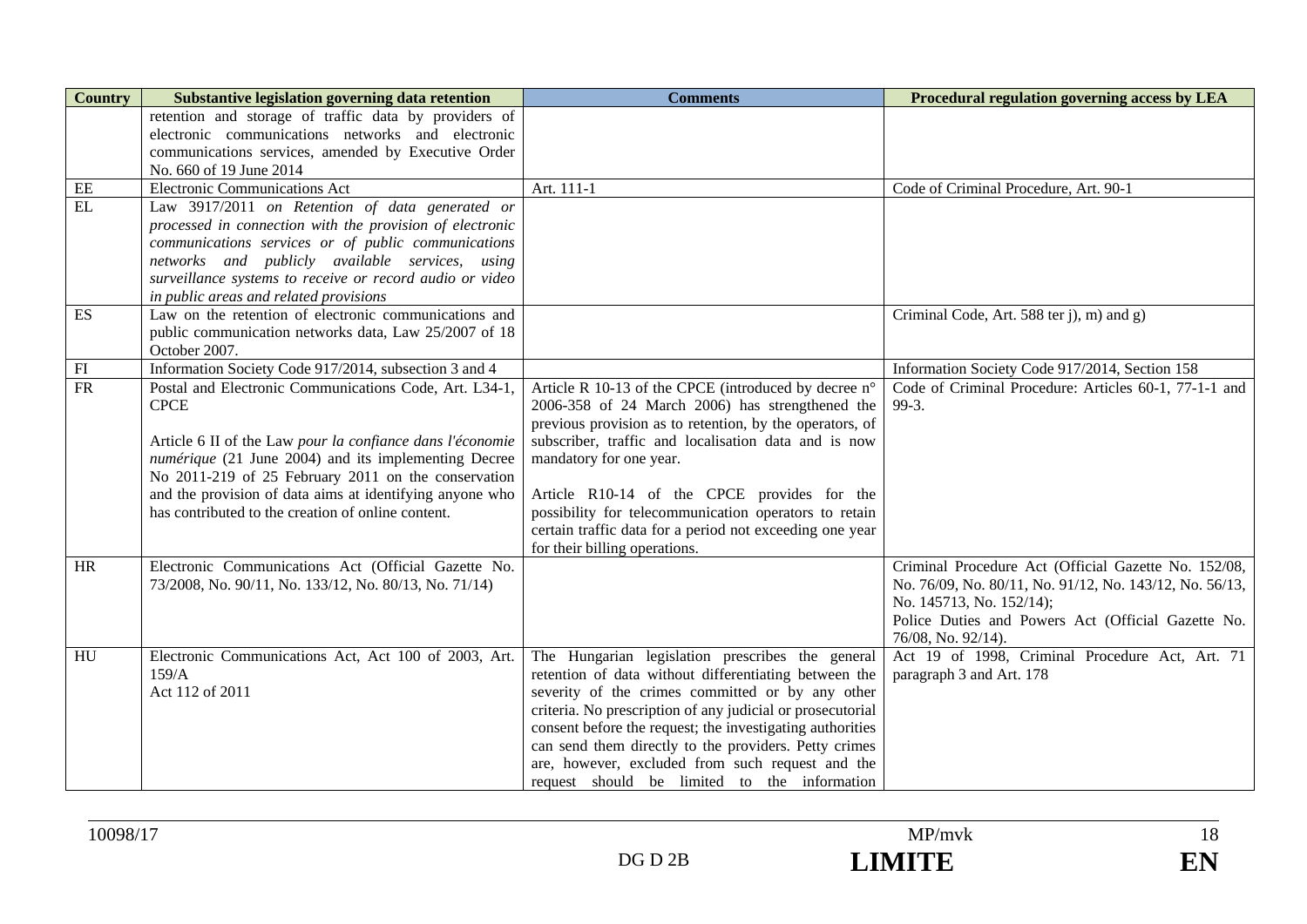| <b>Country</b>  | Substantive legislation governing data retention                                                                                                                                                                                                                                                                                                                                                                                                                                                                                                                                                                                                                                                                | <b>Comments</b>                                                                                                                                                                                                                                                                                                                                                                                               | Procedural regulation governing access by LEA                                                                                  |
|-----------------|-----------------------------------------------------------------------------------------------------------------------------------------------------------------------------------------------------------------------------------------------------------------------------------------------------------------------------------------------------------------------------------------------------------------------------------------------------------------------------------------------------------------------------------------------------------------------------------------------------------------------------------------------------------------------------------------------------------------|---------------------------------------------------------------------------------------------------------------------------------------------------------------------------------------------------------------------------------------------------------------------------------------------------------------------------------------------------------------------------------------------------------------|--------------------------------------------------------------------------------------------------------------------------------|
|                 |                                                                                                                                                                                                                                                                                                                                                                                                                                                                                                                                                                                                                                                                                                                 | indispensable to serve the purpose.                                                                                                                                                                                                                                                                                                                                                                           |                                                                                                                                |
| $\rm IE$        | The Communications (Retention of Data) Act 2011,<br>Section 3                                                                                                                                                                                                                                                                                                                                                                                                                                                                                                                                                                                                                                                   | The e-Privacy Regulations 2011 (S.I. 336 of 2011)<br>deal with data protection for phone, e-mail, SMS and<br>Internet use                                                                                                                                                                                                                                                                                     | The Communications (Retention of Data) Act 2011,<br>Section 6                                                                  |
| IT              | Personal Data Protection Code, Legislative Decree no.<br>196 of 30 June 2003                                                                                                                                                                                                                                                                                                                                                                                                                                                                                                                                                                                                                                    | Section 123                                                                                                                                                                                                                                                                                                                                                                                                   | Personal Data Protection Code, Legislative Decree no.<br>196 of 30 June 2003, Art. 132                                         |
| $\overline{LV}$ | Electronic Communications Law, Section 1, Art. 44 and<br>Section 19, Art. 1                                                                                                                                                                                                                                                                                                                                                                                                                                                                                                                                                                                                                                     |                                                                                                                                                                                                                                                                                                                                                                                                               | Electronic Communications Law, Section 71                                                                                      |
| <b>MT</b>       | Subsidiary Legislation 440.01, Processing of Personal<br>Data (Electronic Communications Sector) Regulations                                                                                                                                                                                                                                                                                                                                                                                                                                                                                                                                                                                                    |                                                                                                                                                                                                                                                                                                                                                                                                               | Subsidiary Legislation 440.01, Processing of Personal<br>Data (Electronic Communications Sector) Regulations                   |
| NL              | <b>Dutch Communications Act</b>                                                                                                                                                                                                                                                                                                                                                                                                                                                                                                                                                                                                                                                                                 | Previous legislation (Staatblad 2009, 333) on data<br>retention invalidated as a result of the CJEU judgement<br>of 2014.<br>Law enforcement is now dependent on the data that the<br>service providers store for their own business purposes<br>and the length of time that providers store this data.<br>Data that is stored by the service provider can be<br>legally obtained and used by the prosecution | Code of Criminal Procedure                                                                                                     |
| NO              | Electronic Communications Act, No. 83 of 04 July 2003                                                                                                                                                                                                                                                                                                                                                                                                                                                                                                                                                                                                                                                           | Section 2-9. Regarding duty of confidentiality, and,<br>specifically, subsections three and four.                                                                                                                                                                                                                                                                                                             | The Criminal Procedure Act, Chapter 16 d, regarding<br>lawful end-point interception, Section 216o.                            |
| PL              | Data retention is governed within each specific regulation of<br>public service act: Police Act of 6 April 1990, Border Guard<br>Service Act of 12 October 1990, National Tax<br>Administration Act of 16 November 2016, Military Police<br>Act of 24 August 2001, Internal Security Agency Act of 24<br>May 2002, Military Counterintelligence Service Act of 9<br>June 2006, Central Anti-Corruption Bureau Act of 9 June<br>2006.<br>The specification of data and the type of information to be<br>retained can be found in different legislations: Act of 23<br>November 2012 - Postal Law, Act of 16 July 2004 -<br>Telecommunications Law and Act of 18 July 2002 -<br>Provision of Electronic Services. | These public services have the right to retain non-content<br>data for the purpose of preventing or detecting criminal<br>offences, saving human life or health, and during search<br>and rescue operations.                                                                                                                                                                                                  | The 'data retention' was set by amending the specific<br>laws - Act of 15 January 2016, Polish Journal of Laws<br>2016 no. 147 |
| PT              | Law $32/2008$ of $17th$ July                                                                                                                                                                                                                                                                                                                                                                                                                                                                                                                                                                                                                                                                                    |                                                                                                                                                                                                                                                                                                                                                                                                               | Law 32/2008 of 17th July                                                                                                       |
| <b>RO</b>       | Law 506/2004 concerning the processing of personal data Previous legislation 82/2012 on data retention Criminal Procedure Code, Art. 152 and 139                                                                                                                                                                                                                                                                                                                                                                                                                                                                                                                                                                |                                                                                                                                                                                                                                                                                                                                                                                                               |                                                                                                                                |



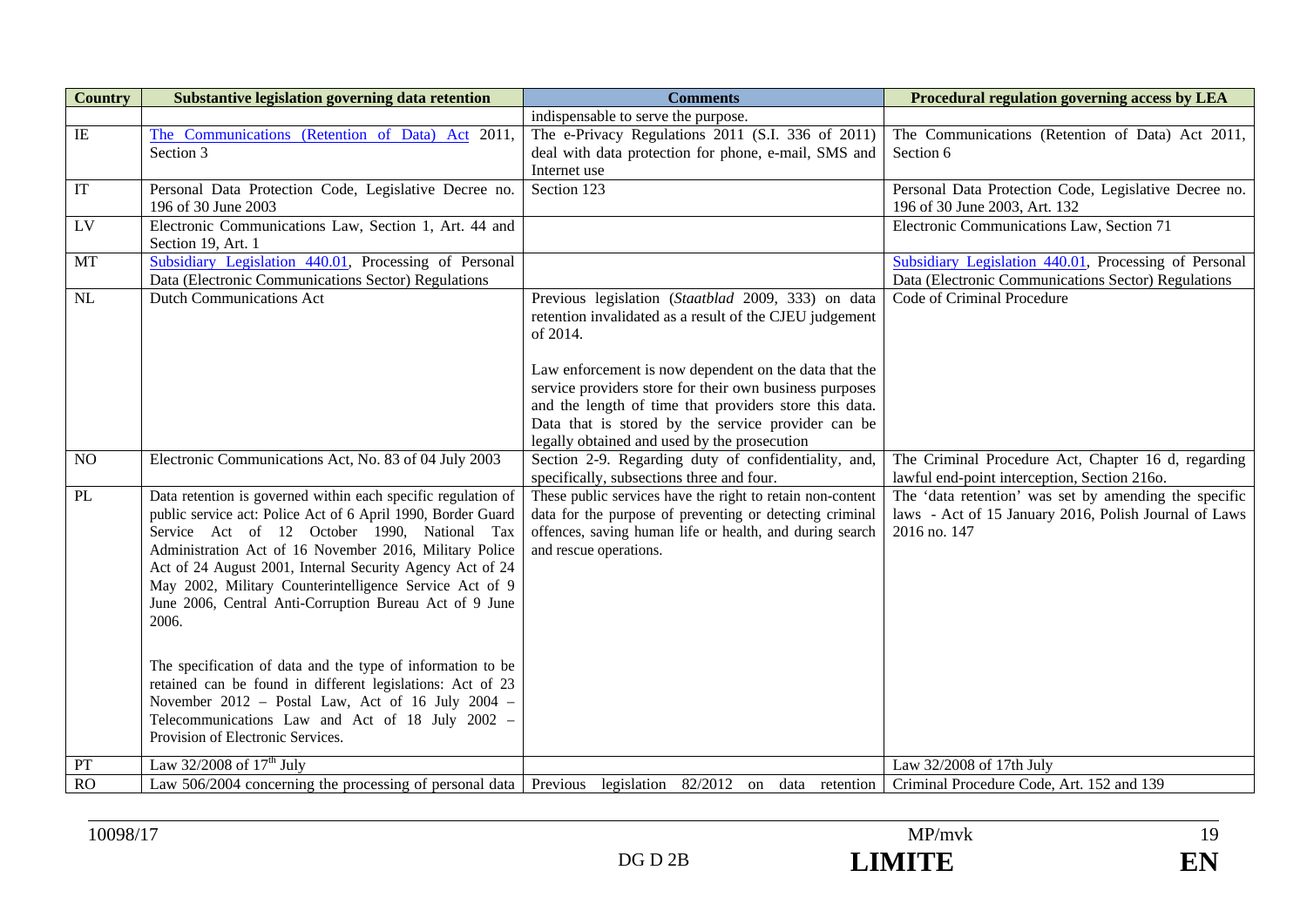| <b>Country</b> | Substantive legislation governing data retention          | <b>Comments</b>                                          | Procedural regulation governing access by LEA           |
|----------------|-----------------------------------------------------------|----------------------------------------------------------|---------------------------------------------------------|
|                | and privacy in the electronic communications sector, Art. | invalidated as a result of the CJEU judgement of 2014.   | Law 506/2004 concerning the processing of personal      |
|                | 5 (traffic data)                                          |                                                          | data and privacy in the electronic communications       |
|                |                                                           | The providers are under no obligation to retain traffic  | sector, Art 12                                          |
|                |                                                           | and location data, but, as long as the data is available |                                                         |
|                |                                                           | to them, they could be obliged to transmit it, based on  |                                                         |
|                |                                                           | a judge's authorisation                                  |                                                         |
| <b>SE</b>      | Law on electronic communications (2003:389)               | As a result of the CJEU judgement regarding the          | Law on electronic communications (2003:389)             |
|                | Regulation on electronic communications (2003:396)        | Swedish law on data retention, no rules exist on         | Regulation on electronic communications (2003:396)      |
|                |                                                           | mandatory retention in Sweden, although the law has      | Law on gathering of data relating to electronic         |
|                |                                                           | not been changed yet.                                    | communications as part of intelligence-gathering by law |
|                |                                                           |                                                          | enforcement authorities (2012:278)                      |
|                |                                                           |                                                          | Code of Judicial Procedure                              |
| <b>SK</b>      | Act No. 351/2011 Coll. as amended                         |                                                          | Article 116 of the Code of Criminal Procedure (Act No.  |
|                |                                                           |                                                          | 301/2005 Coll., as amended).                            |
|                |                                                           |                                                          | Art. 116 para 1 of the Criminal Code                    |
| <b>SL</b>      | The Electronic Communications Act, Official Gazette RS    | The provisions governing data retention were declared    | Criminal Procedure Act, Art. 149 b (re. traffic data)   |
|                | No. 109/12 (partially abrogated, notably re. Art. 162 to  | unconstitutional as of 3 July 2014. As a result, no      | The Electronic Communications Act, Art. 153             |
|                | 169)                                                      | specific retention obligation                            |                                                         |

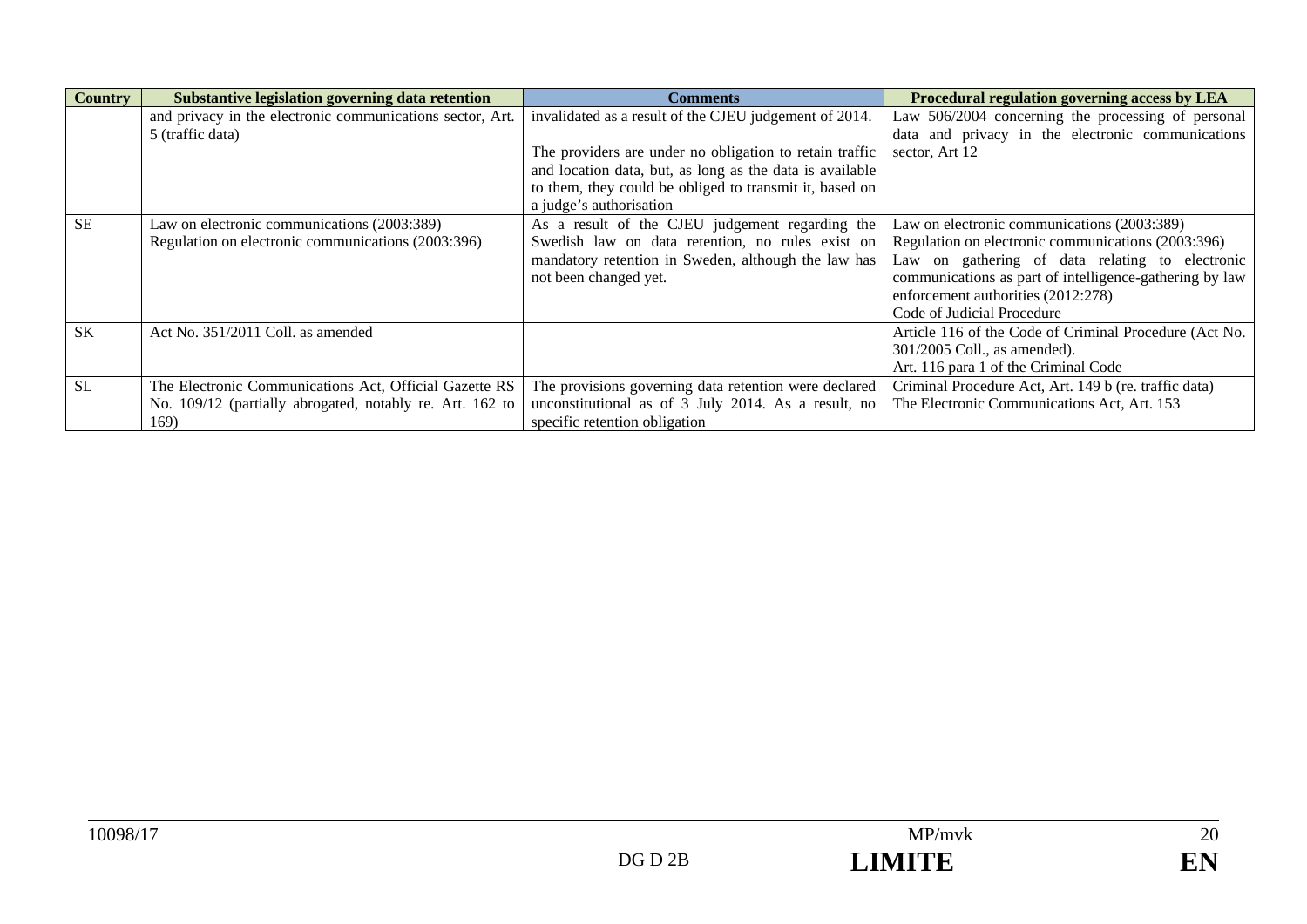| <b>Country</b> | Substantive legislation governing data retention | <b>Comments</b> | Procedural regulation governing access by LEA       |
|----------------|--------------------------------------------------|-----------------|-----------------------------------------------------|
| UK,            | Investigatory Powers Act 2016, IPA, Part 4       |                 | <b>Regulation of Investigatory Powers Act 2000</b>  |
| including      |                                                  |                 | In England and Wales, the relevant sections of RIPA |
| legal          |                                                  |                 | relating to the acquisition and disclosure of       |
| regimes        |                                                  |                 | communications data will be replaced by Part I IPA  |
| 1n             |                                                  |                 | when those provisions are commenced (Investigatory  |
| England        |                                                  |                 | Powers Act 2016, Part 3)                            |
| and            |                                                  |                 |                                                     |
| Wales          |                                                  |                 |                                                     |
| and            |                                                  |                 |                                                     |
| Scotland       |                                                  |                 |                                                     |

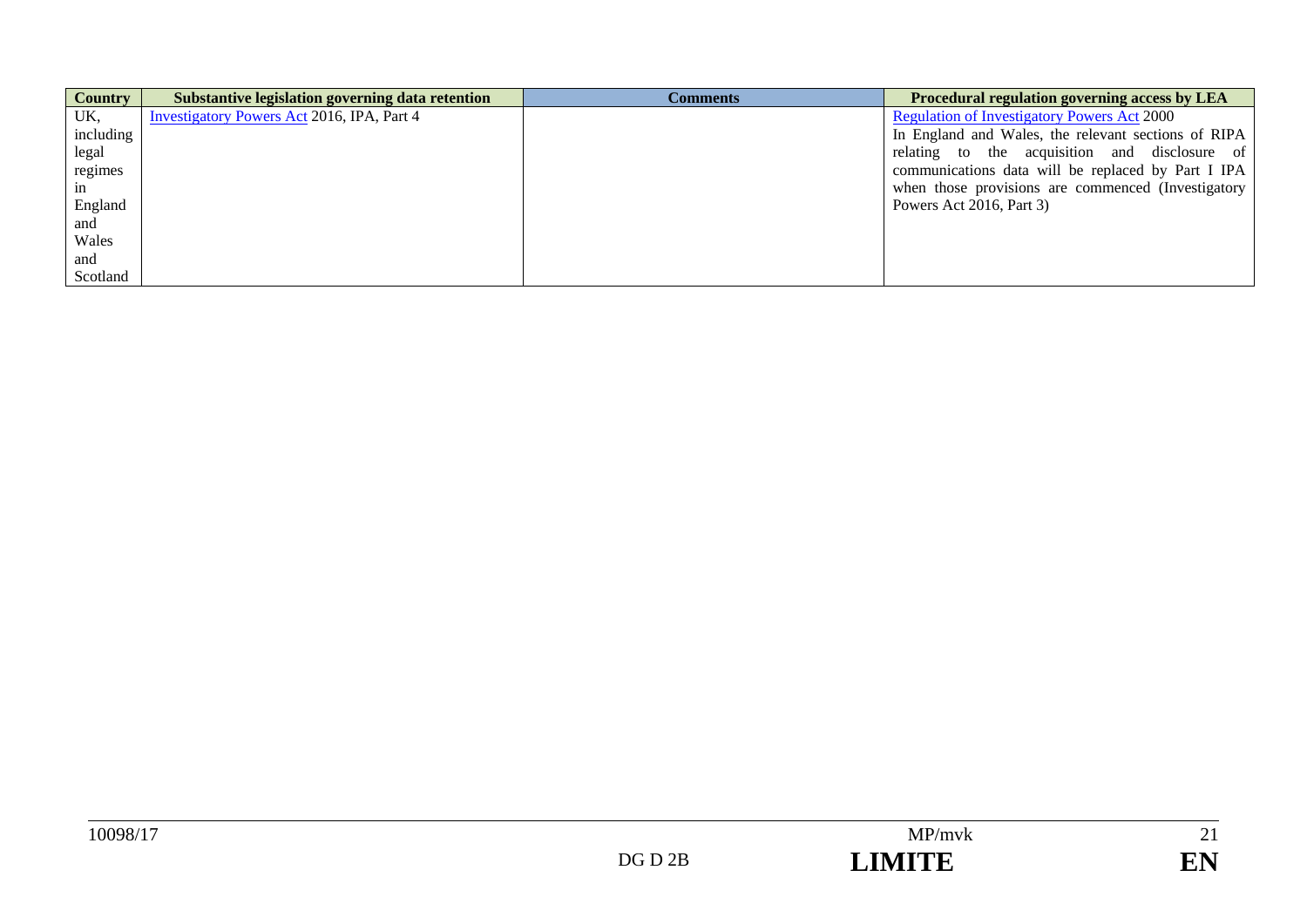# **Annex 3 - Summary of the main findings related to legislation**

| <b>Replies</b>  | Data retention periods (for law<br>enforcement or business/<br>commercial purposes) (typically<br>running as of the date of the<br>communication or at the end of<br>the subscriber's contract) | Review or legislative changes in progress                                                                                                                                                       |
|-----------------|-------------------------------------------------------------------------------------------------------------------------------------------------------------------------------------------------|-------------------------------------------------------------------------------------------------------------------------------------------------------------------------------------------------|
| $BE^7$          | 12 months                                                                                                                                                                                       | Review ongoing                                                                                                                                                                                  |
| <b>CH</b>       |                                                                                                                                                                                                 | Legislative changes in drafting                                                                                                                                                                 |
| <b>CZ</b>       | 6 months                                                                                                                                                                                        | N <sub>o</sub>                                                                                                                                                                                  |
| DE              | 4 to 10 weeks in the new law                                                                                                                                                                    | A new law was adopted in December 2015, bur<br>the provisions regulating retention will enter<br>into force in July 2017. Until that time, DE has<br>recourse to retention for billing purposes |
| EE              | 12 months                                                                                                                                                                                       | Legislative changes in drafting                                                                                                                                                                 |
| ES              | 12 months                                                                                                                                                                                       | No                                                                                                                                                                                              |
| EL              |                                                                                                                                                                                                 | Review ongoing                                                                                                                                                                                  |
| DK              | 12 months                                                                                                                                                                                       | Review ongoing                                                                                                                                                                                  |
| <b>HR</b>       | $\overline{a}$                                                                                                                                                                                  | $\sim$                                                                                                                                                                                          |
| HU              | 6 to 12 months                                                                                                                                                                                  | Assessment ongoing                                                                                                                                                                              |
| FI              | 6 to 12 months                                                                                                                                                                                  | N <sub>o</sub>                                                                                                                                                                                  |
| FR              | 12 months                                                                                                                                                                                       | N <sub>o</sub>                                                                                                                                                                                  |
| IE              | 12 to 24 months                                                                                                                                                                                 | Review ongoing                                                                                                                                                                                  |
| LV              | 18 months                                                                                                                                                                                       | Review ongoing                                                                                                                                                                                  |
| MT              | 6 to 12 months                                                                                                                                                                                  | Review ongoing                                                                                                                                                                                  |
| IT              | 24 months                                                                                                                                                                                       | N <sub>o</sub>                                                                                                                                                                                  |
| PL              |                                                                                                                                                                                                 | N <sub>o</sub>                                                                                                                                                                                  |
| PT              | 12 months                                                                                                                                                                                       | N <sub>o</sub>                                                                                                                                                                                  |
| <b>SE</b>       | 6 months                                                                                                                                                                                        | Review ongoing (the law is said to be in force,<br>but not being applied)                                                                                                                       |
| UK <sup>8</sup> | 12 months                                                                                                                                                                                       | Review ongoing                                                                                                                                                                                  |
| <b>AT</b>       | $-$ *                                                                                                                                                                                           | Review ongoing                                                                                                                                                                                  |
| NL              | $-$ *                                                                                                                                                                                           | Legislative changes in drafting                                                                                                                                                                 |
| <b>NO</b>       | 3 months*                                                                                                                                                                                       | Legislative changes in drafting                                                                                                                                                                 |
| RO              | Up to 36 months*                                                                                                                                                                                |                                                                                                                                                                                                 |
| <b>SI</b>       | $-*$                                                                                                                                                                                            | Legislative changes in drafting                                                                                                                                                                 |
| <b>SK</b>       | $-*^9$                                                                                                                                                                                          | Review ongoing                                                                                                                                                                                  |

<sup>&</sup>lt;sup>7</sup> BE indicated that within the general retention period, access by law enforcement agencies varies from no access to 6, 9 or 12 months.

 $8$  Including legal regimes in Scotland and England and Wales

<sup>&</sup>lt;sup>9</sup> SK indicated that consent can be granted for a period no longer than six months, during which time the information is retained and provided; this period may be prolonged, but each time for not more than six months.